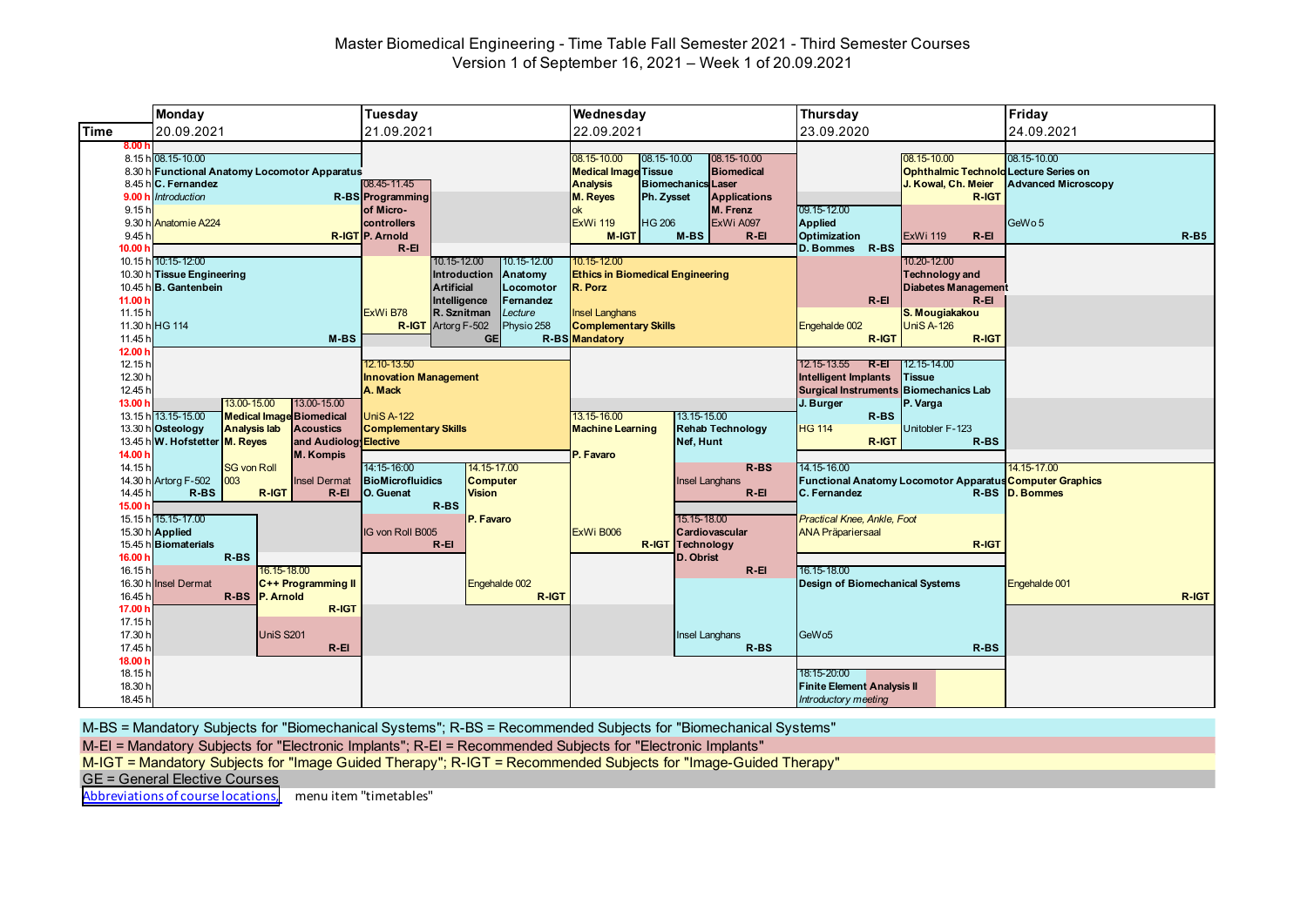# Master Biomedical Engineering - Time Table Fall Semester 2021 - Third Semester Courses Week 2 of 27.09.2021

|                                                   | <b>Monday</b>                                                                                                                                                  | Tuesday                                                                                                                                            | Wednesday                                                                                                                                                                                                                                                                                      | Thursday                                                                                                                                                                                         | Friday                                                         |
|---------------------------------------------------|----------------------------------------------------------------------------------------------------------------------------------------------------------------|----------------------------------------------------------------------------------------------------------------------------------------------------|------------------------------------------------------------------------------------------------------------------------------------------------------------------------------------------------------------------------------------------------------------------------------------------------|--------------------------------------------------------------------------------------------------------------------------------------------------------------------------------------------------|----------------------------------------------------------------|
| <b>Time</b>                                       | 27.09.2021                                                                                                                                                     | 28.09.2021                                                                                                                                         | 29.09.2021                                                                                                                                                                                                                                                                                     | 30.09.2020                                                                                                                                                                                       | 01.10.2021                                                     |
| 8.00h<br>9.15h<br>9.45h                           | 8.15 h 08.15-10.00<br>8.30 h Funcional Anatomy Locomotor Apparatus<br>8.45 h C. Fernandez<br>9.00 h Lecture the Pelvic Girdle<br>9.30 h Anatomie A224<br>R-IGT | 08.45-11.45<br>R-BS Programming of<br><b>Microcontrollers</b><br>P. Arnold                                                                         | $08.15 - 10.00$<br>08.15-10.00<br>08.15-10.00<br><b>Medical Image Tissue</b><br><b>Biomedical</b><br><b>Biomechanics Laser</b><br><b>Analysis</b><br>M. Reyes<br>Ph. Zysset<br><b>Applications</b><br>M. Frenz<br><b>HG 206</b><br>ExWi A097<br><b>ExWi 119</b><br>$M-BS$<br>$R - EI$<br>M-IGT | 08.15-10.00<br><b>Ophthalmic Technold Lecture Series on</b><br>J. Kowal, Ch. Meier<br>R-IGT<br>09.15-12.00<br>Applied<br>Optimization<br><b>ExWi 119</b><br>$R - EI$                             | 08.15-10.00<br><b>Advanced Microscopy</b><br>GeWo 5<br>$R$ -BS |
| 10.00 h<br>11.00 <sub>b</sub><br>11.15h<br>11.45h | 10.15 h 10:15-12:00<br>10.30 h Tissue Engineering<br>10.45 h B. Gantenbein<br>11.30 h HG 114<br>$M-BS$                                                         | $R - EI$<br>10.15-12.00<br>Introduction to<br>Artificial Intelligence R. Porz<br>R. Sznitman<br>ExWi B78<br><b>R-IGT</b> Artorg F-502<br><b>GE</b> | 10.15-12.00<br><b>Ethics in Biomedical Engineering</b><br><b>Insel MEM Auditorium</b><br><b>Complementary Skills</b><br>Mandatory                                                                                                                                                              | R-BS<br><b>D. Bommes</b><br>10.20-12.00<br><b>Technology and</b><br><b>Diabetes Management</b><br>$R - EI$<br>$R - EI$<br>S. Mougiakakou<br><b>UniS A-126</b><br>Engehalde 002<br>R-IGT<br>R-IGT |                                                                |
| 12.00 h<br>12.15h<br>12.30 h<br>12.45h<br>13.00 h | 13.00-15.00<br>13.00-15.00<br>13.15 h 13.15-15.00<br><b>Medical Image Biomedical</b>                                                                           | 12.10-13.50<br><b>Innovation Management</b><br>A. Mack<br><b>UniS A-122</b>                                                                        | 13.15-15.00<br>13.15-16.00                                                                                                                                                                                                                                                                     | 12.15-13.55<br><b>Intelligent Implants</b><br>and Surgical Instruments<br>$M-EI$<br>J. Burger<br>R-BS                                                                                            |                                                                |
|                                                   | 13.30 h Osteology<br><b>Analysis lab</b><br><b>Acoustics</b><br>13.45 h W. Hofstetter M. Reyes<br>and Audiolog Elective                                        | <b>Complementary Skills</b>                                                                                                                        | <b>Machine Learning</b><br><b>Rehab Technology</b><br>Nef, Hunt                                                                                                                                                                                                                                | <b>HG 114</b><br>$R-BS$                                                                                                                                                                          |                                                                |
| 14.00 h<br>14.15h<br>14.45h<br>15.00 h            | <b>M. Kompis</b><br><b>SG von Roll</b><br>003<br>14.30 h Insel Sahli<br><b>Insel Dermat</b><br>$R-BS$<br>R-IGT<br>$R - EI$                                     | 14:15-16:00<br>14.15-17.00<br>BioMicrofluidics<br><b>Computer</b><br>O. Guenat<br><b>Vision</b><br>R-BS                                            | $R$ -BS<br>P. Favaro<br><b>Insel Sahli</b><br>$R - EI$                                                                                                                                                                                                                                         | 14.15-16.00<br><b>Funcional Anatomy Locomotor Apparatus Computer Graphics</b><br>C. Fernandez<br>R-BS                                                                                            | 14.15-17.00<br><b>D. Bommes</b>                                |
| 16.00 h<br>16.15h                                 | 15.15 h 15.15-17.00<br>15.30 h Applied<br>15.45 h Biomaterials<br>$R$ -BS<br>16.15-18.00                                                                       | P. Favaro<br>IG von Roll B005<br>$R - EI$                                                                                                          | 15.15-18.00<br>ExWi B006<br>Cardiovascular<br><b>R-IGT Technology</b><br>D. Obrist<br>$R - EI$                                                                                                                                                                                                 | <b>Practical the Pelvic Girdle</b><br>R-IGT<br><b>ANA Präpariersaal</b><br>16.15-18.00                                                                                                           |                                                                |
| 16.30h<br>16.45h<br>17.00 h                       | <b>Insel Dermat</b><br>C++ Programming II<br>$R - EI$<br>P. Arnold<br>R-IGT                                                                                    | Engehalde 002<br>R-IGT                                                                                                                             |                                                                                                                                                                                                                                                                                                | <b>Design of Biomechanical Systems</b>                                                                                                                                                           | Engehalde 001<br>R-IGT                                         |
| 17.15h<br>17.30 h<br>17.45h                       | <b>UniS S201</b><br>$R - EI$                                                                                                                                   |                                                                                                                                                    | <b>Insel Sahli</b><br>$R$ -BS                                                                                                                                                                                                                                                                  | Online lecture<br>HG 114 available<br>$R-BS$                                                                                                                                                     |                                                                |
| 18.00 h<br>18.15h<br>18.30h<br>18.45h             |                                                                                                                                                                |                                                                                                                                                    |                                                                                                                                                                                                                                                                                                |                                                                                                                                                                                                  |                                                                |

M-BS = Mandatory Subjects for "Biomechanical Systems"; R-BS = Recommended Subjects for "Biomechanical Systems"

M-EI = Mandatory Subjects for "Electronic Implants"; R-EI = Recommended Subjects for "Electronic Implants"

M-IGT = Mandatory Subjects for "Image Guided Therapy"; R-IGT = Recommended Subjects for "Image-Guided Therapy"

GE = General Elective Courses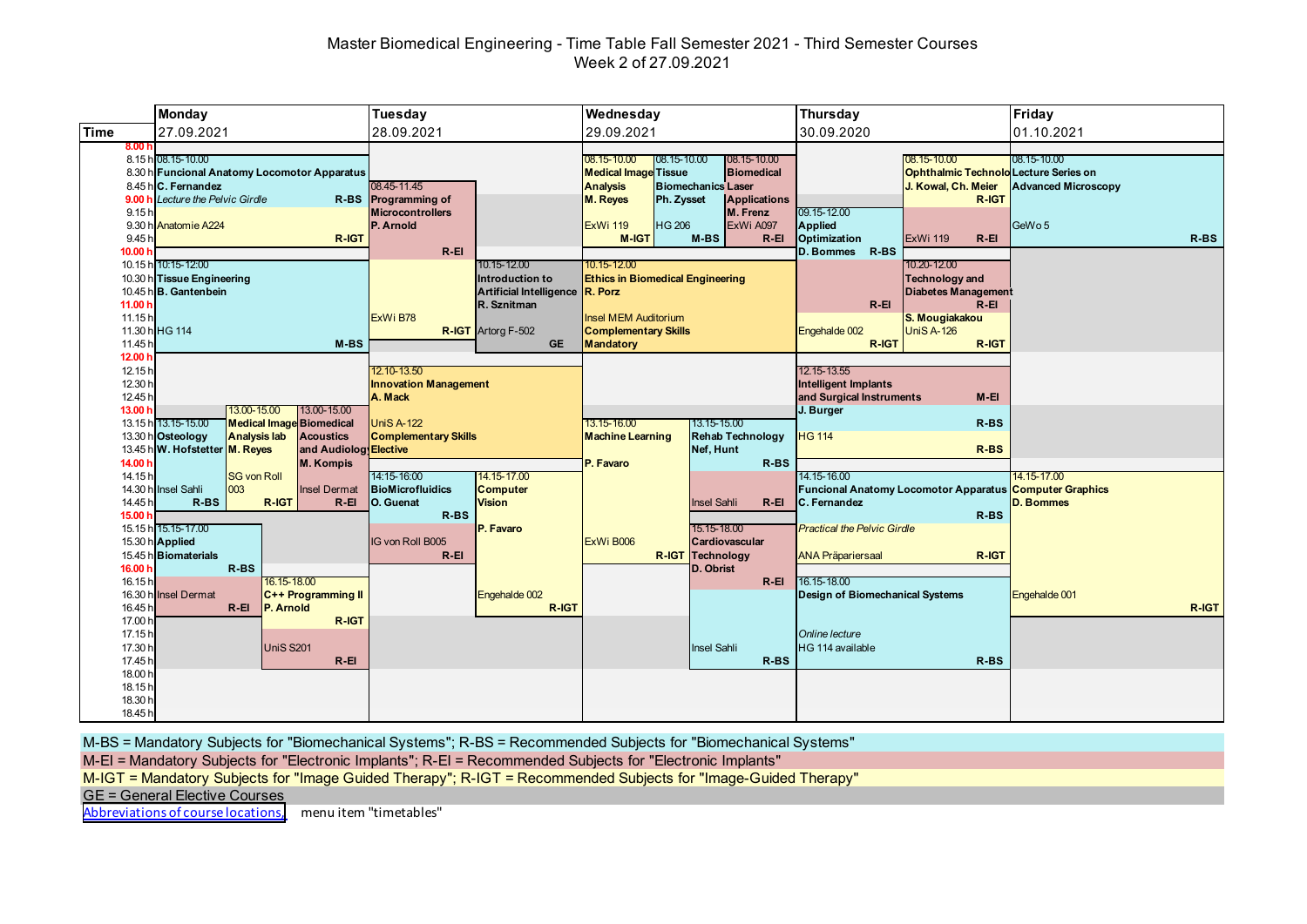# Master Biomedical Engineering - Time Table Fall Semester 2021 - Third Semester Courses Week 3 of 04.10.2021

|                                                                                                         | <b>Monday</b>                                                                 |                                                                                         | <b>Tuesday</b>                                                                                              |                                                                                   | Wednesday                                                                                                                                                                                                                |                                                                                                                                   | Thursday                                                                                                  |                                                                                                                                                        | Friday                                                                        |                                                                       |
|---------------------------------------------------------------------------------------------------------|-------------------------------------------------------------------------------|-----------------------------------------------------------------------------------------|-------------------------------------------------------------------------------------------------------------|-----------------------------------------------------------------------------------|--------------------------------------------------------------------------------------------------------------------------------------------------------------------------------------------------------------------------|-----------------------------------------------------------------------------------------------------------------------------------|-----------------------------------------------------------------------------------------------------------|--------------------------------------------------------------------------------------------------------------------------------------------------------|-------------------------------------------------------------------------------|-----------------------------------------------------------------------|
| <b>Time</b>                                                                                             | 04.10.2021                                                                    |                                                                                         | 05.10.2021                                                                                                  |                                                                                   | 06.10.2021                                                                                                                                                                                                               |                                                                                                                                   | 07.10.2020                                                                                                |                                                                                                                                                        | 08.10.2021                                                                    |                                                                       |
| 8.00 <sub>h</sub><br>8.15h<br>8.30h<br>8.45h<br>9.00h<br>9.15h<br>9.30 h<br>9.45h<br>10.00 <sub>b</sub> | 10.15 h 10:15-12:00<br>10.30 h Tissue Engineering                             |                                                                                         | 08.45-11.45<br>Programming of<br><b>Microcontrollers</b><br>P. Arnold<br>$R - EI$                           | 10.15-12.00<br>Introduction to                                                    | $08.15 - 10.00$<br>08.15-10.00<br><b>Medical Image Tissue</b><br><b>Analysis</b><br><b>M. Reyes</b><br>Ph. Zysset<br><b>HG 206</b><br><b>ExWi 119</b><br>M-IGT<br>10.15-12.00<br><b>Ethics in Biomedical Engineering</b> | 08.15-10.00<br><b>Biomedical</b><br><b>Biomechanics Laser</b><br><b>Applications</b><br>M. Frenz<br>ExWi A097<br>M-BS<br>$R - EI$ | 09.15-12.00<br>Applied<br>Optimization<br>R-BS<br><b>D. Bommes</b>                                        | 08.15-10.00<br><b>Ophthalmic Technold Lecture Series on</b><br>J. Kowal, Ch. Meier<br><b>ExWi 119</b><br>R-IGT<br>10.20-12.00<br><b>Technology and</b> | 08.15-10.00<br>Advanced Microscop 08.45-12.00<br>GeWo <sub>5</sub><br>$R$ -BS | <b>Scientific Writing</b><br>S. Milligan                              |
| 11.00 h<br>11.15h<br>11.45h<br>12.00 <sub>h</sub>                                                       | 10.45 h B. Gantenbein<br>11.30 h HG 114                                       | $M-BS$                                                                                  | ExWi B78                                                                                                    | Artificial Intelligence R. Porz<br>R. Sznitman<br>R-IGT Artorg F-502<br><b>GE</b> | <b>Insel Langhans</b><br><b>Complementary Skills</b><br>Mandatory                                                                                                                                                        |                                                                                                                                   | $R - EI$<br>Engehalde 002<br>R-IGT                                                                        | <b>Diabetes Management</b><br>$R - EI$<br>S. Mougiakakou<br><b>UniS A-126</b><br>R-IGT                                                                 |                                                                               | <b>Group A</b><br><b>HG</b> 117<br><b>Complem. Skills</b><br>Elective |
| 12.15h<br>12.30 h<br>12.45h<br>13.00 h                                                                  | 13.15 h 13.15-15.00                                                           | 13.00-15.00<br><b>Medical Image</b>                                                     | 12.10-13.50<br><b>Innovation Management</b><br>A. Mack<br><b>UniS A-122</b>                                 |                                                                                   | 13.15-16.00                                                                                                                                                                                                              | 13.15-15.00                                                                                                                       | 12.15-13.55<br>R-EI<br><b>Intelligent Implants</b><br>and Surgical Instrume Biomechanics Lab<br>J. Burger | 12.15-14.00<br><b>Tissue</b><br>P. Varga<br>R-BS Online lecture                                                                                        |                                                                               |                                                                       |
| 14.00 h<br>14.15h<br>14.45h                                                                             | 13.30 h Osteology<br>13.45 h W. Hofstetter<br>14.30 h Insel Dermat<br>$R$ -BS | <b>Analysis lab</b><br>M. Reyes<br>SG von Roll 003                                      | <b>Complementary Skills</b><br><b>Elective</b><br>14:15-16:00<br><b>BioMicrofluidics</b><br>R-IGT O. Guenat | 14.15-17.00<br><b>Computer</b><br><b>Vision</b>                                   | <b>Machine Learning</b><br>P. Favaro                                                                                                                                                                                     | <b>Rehab Technology</b><br>Nef, Hunt<br>$R - EI$<br>$R - EI$<br><b>Insel Langhans</b><br>$R$ -BS                                  | <b>HG 114</b>                                                                                             | Unitobler F-123<br><b>R-IGT</b> avalable<br>$R-BS$                                                                                                     | 14.15-17.00<br><b>Computer Graphics</b><br><b>D. Bommes</b>                   |                                                                       |
| 15.00 h<br>16.00 h                                                                                      | 15.15 h 15.15-17.00<br>15.30 h Applied<br>15.45 h Biomaterials<br>RB-S        |                                                                                         | $R$ -BS<br>IG von Roll B005<br>$R - EI$                                                                     | P. Favaro                                                                         | ExWi B006                                                                                                                                                                                                                | 15.15-18.00<br>Cardiovascular<br><b>R-IGT</b> Technology<br>D. Obrist                                                             |                                                                                                           |                                                                                                                                                        |                                                                               |                                                                       |
| 16.15h<br>16.45h<br>17.00 h<br>17.15h<br>17.30 h                                                        | 16.30 h Insel Dermat<br>$R - EI$                                              | 16.15-18.00<br>C++ Programming II<br>P. Arnold<br>R-IGT<br><b>UniS S201</b><br>$R - EI$ |                                                                                                             | Engehalde 002<br>R-IGT                                                            |                                                                                                                                                                                                                          | $R$ -El<br><b>Insel Langhans</b><br>$R$ -BS                                                                                       | 16.15-18.00<br><b>Design of Biomechanical Systems</b><br>GeW <sub>05</sub>                                | $R-BS$                                                                                                                                                 | Engehalde 001                                                                 | R-IGT                                                                 |
| 17.45h<br>18.00 h<br>18.15h<br>18.30h<br>18.45h                                                         |                                                                               |                                                                                         |                                                                                                             |                                                                                   |                                                                                                                                                                                                                          |                                                                                                                                   |                                                                                                           |                                                                                                                                                        |                                                                               |                                                                       |

M-BS = Mandatory Subjects for "Biomechanical Systems"; R-BS = Recommended Subjects for "Biomechanical Systems"

M-EI = Mandatory Subjects for "Electronic Implants"; R-EI = Recommended Subjects for "Electronic Implants"

M-IGT = Mandatory Subjects for "Image Guided Therapy"; R-IGT = Recommended Subjects for "Image-Guided Therapy"

GE = General Elective Courses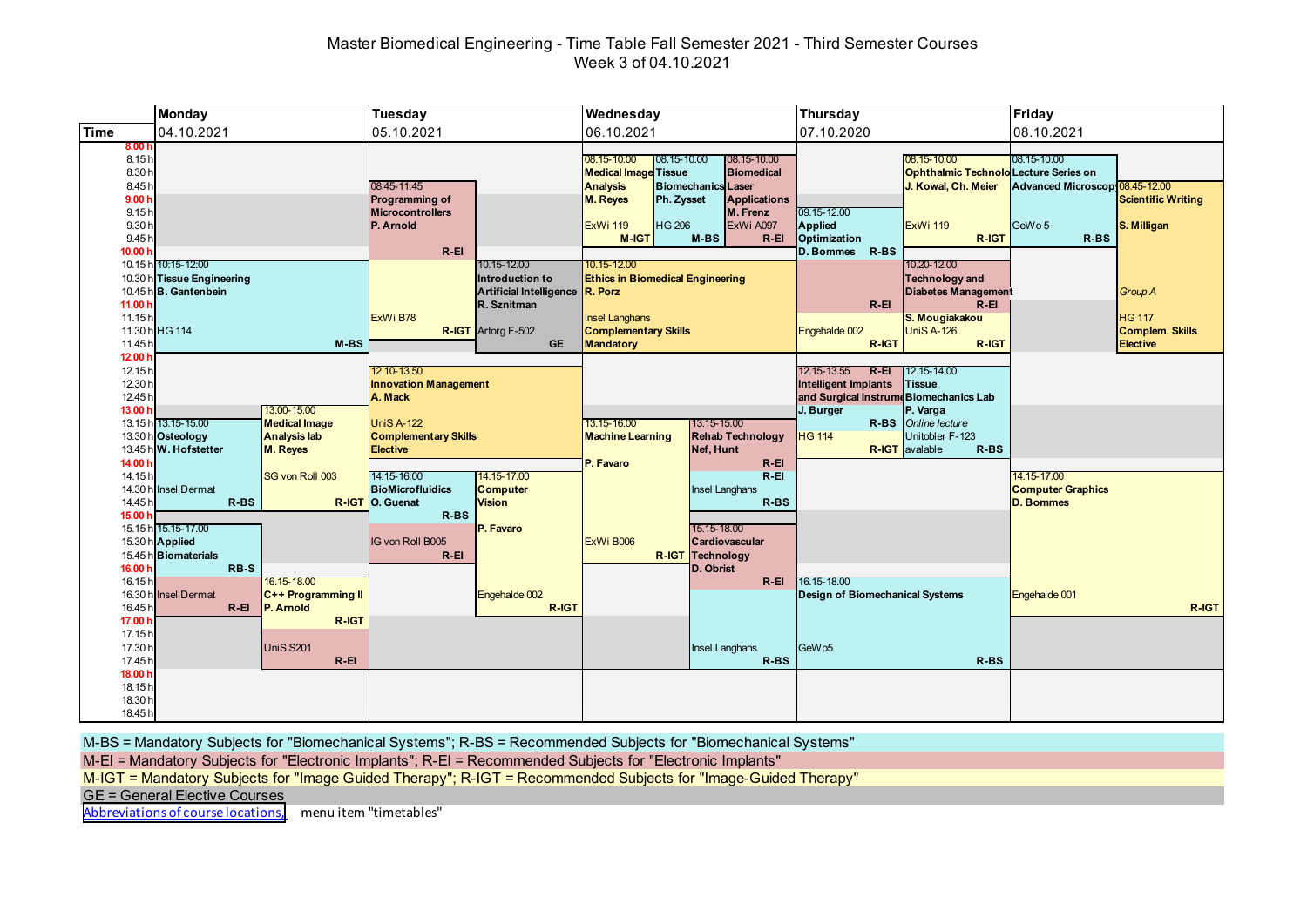# Master Biomedical Engineering - Time Table Fall Semester 2021 - Third Semester Courses Week 4 of 11.10.2021

|                                                                                   | <b>Monday</b>                                                                                                                                 |                                                                               | <b>Tuesday</b>                                                                                                                |                                                                                                                            | Wednesday                                                                                                                                                                     |                                                                                                                                   | <b>Thursday</b>                                                                                        |                                                                                                                                | Friday                                                             |                                                                       |
|-----------------------------------------------------------------------------------|-----------------------------------------------------------------------------------------------------------------------------------------------|-------------------------------------------------------------------------------|-------------------------------------------------------------------------------------------------------------------------------|----------------------------------------------------------------------------------------------------------------------------|-------------------------------------------------------------------------------------------------------------------------------------------------------------------------------|-----------------------------------------------------------------------------------------------------------------------------------|--------------------------------------------------------------------------------------------------------|--------------------------------------------------------------------------------------------------------------------------------|--------------------------------------------------------------------|-----------------------------------------------------------------------|
| <b>Time</b>                                                                       | 11.10.2021                                                                                                                                    |                                                                               | 12.10.2021                                                                                                                    |                                                                                                                            | 13.10.2021                                                                                                                                                                    |                                                                                                                                   | 14.10.2021                                                                                             |                                                                                                                                | 15.10.2021                                                         |                                                                       |
| 8.00 <sub>h</sub><br>9.00h<br>9.15h<br>9.30 <sub>h</sub>                          | 8.15 h 08.15-10.00<br>8.30 h Funcional Anatomy Locomotor Apparatus<br>8.45 h C. Fernandez<br><b>Lecture the Trunk</b><br>9.45 h Anatomie A224 | R-BS<br>R-IGT                                                                 | 08.45-11.45<br><b>Programming of</b><br><b>Microcontrollers</b><br>P. Arnold                                                  |                                                                                                                            | 08.15-10.00<br>$ 08.15 - 10.00 $<br><b>Medical Image Tissue</b><br><b>Analysis</b><br><b>M. Reyes</b><br>Ph. Zysset<br>ok<br><b>HG 206</b><br><b>ExWi 119</b><br><b>M-IGT</b> | 08.15-10.00<br><b>Biomedical</b><br><b>Biomechanics Laser</b><br><b>Applications</b><br>M. Frenz<br>ExWi A097<br>M-BS<br>$R - EI$ | 09.15-12.00<br>Applied<br>Optimization                                                                 | 08.15-10.00<br><b>Ophthalmic Technold Lecture Series on</b><br>J. Kowal, Ch. Meier<br>R-IGT<br><b>ExWi 119</b><br>$R - EI$     | 08.15-10.00<br>Advanced Microscop 08.45-12.00<br>GeWo 5<br>$R$ -BS | <b>Scientific Writing</b><br>S. Milligan                              |
| 10.00 <sub>1</sub><br>11.00 <sub>b</sub><br>11.15h<br>11.45h                      | 10.15 h 10:15-12:00<br>10.30 h Tissue Engineering<br>10.45 h B. Gantenbein<br>11.30 h HG 114                                                  | $M-BS$                                                                        | $R - EI$<br>ExWi B78                                                                                                          | 10.15-12.00<br>Introduction to<br>Artificial Intelligence R. Porz<br>R. Sznitman<br><b>R-IGT</b> Artorg F-502<br><b>GE</b> | 10.15-12.00<br><b>Ethics in Biomedical Engineering</b><br><b>Insel Langhans</b><br><b>Complementary Skills</b><br><b>Mandatory</b>                                            |                                                                                                                                   | R-BS<br><b>D. Bommes</b><br>$R-EI$<br>Engehalde 002<br>R-IGT                                           | 10.20-12.00<br><b>Technology and</b><br><b>Diabetes Management</b><br>$R - EI$<br>S. Mougiakakou<br><b>UniS A-126</b><br>R-IGT |                                                                    | <b>Group B</b><br><b>HG 117</b><br><b>Complem. Skills</b><br>Elective |
| 12.00 $h$<br>12.15 <sub>h</sub><br>12.30 h<br>12.45h<br>13.00 h                   | 13.15 h 13.15-15.00<br>13.30 h Osteology<br>13.45 h W. Hofstetter                                                                             | 13.00-15.00<br><b>Medical Image</b><br><b>Analysis lab</b><br><b>M. Reyes</b> | 12.10-13.50<br><b>Innovation Management</b><br>A. Mack<br><b>UniS A-122</b><br><b>Complementary Skills</b><br><b>Elective</b> |                                                                                                                            | 13.15-16.00<br><b>Machine Learning</b>                                                                                                                                        | 13.15-15.00<br><b>Rehab Technology</b><br>Nef, Hunt                                                                               | 12.15-13.55<br><b>Intelligent Implants</b><br>and Surgical Instruments<br>J. Burger<br><b>HG 114</b>   | $M-EI$<br>$R-BS$<br>$R-BS$                                                                                                     |                                                                    |                                                                       |
| 14.00 h<br>14.15h<br>14.45h<br>15.00 h                                            | 14.30 h Insel Dermat<br>$R-BS$<br>15.15 h 15.15-17.00<br>15.30 h Applied                                                                      | SG von Roll 003                                                               | 14:15-16:00<br><b>BioMicrofluidics</b><br>R-IGT O. Guenat<br>R-BS<br>IG von Roll B005                                         | 14.15-17.00<br><b>Computer</b><br><b>Vision</b><br>P. Favaro                                                               | P. Favaro<br>ExWi B006                                                                                                                                                        | $R-BS$<br><b>Insel Langhans</b><br>$R - EI$<br>15.15-18.00<br>Cardiovascular                                                      | 14.15-16.00<br><b>C.</b> Fernandez<br><b>Practical the Trunk</b>                                       | Funcional Anatomy Locomotor Apparatus Computer Graphics<br>$R$ -BS                                                             | 14.15-17.00<br>D. Bommes                                           |                                                                       |
| 16.00 h<br>16.15h<br>16.30h<br>16.45 <sup>h</sup><br>17.00 h<br>17.15h<br>17.30 h | 15.45 h Biomaterials<br>$R-BS$<br><b>Insel Dermat</b><br>$R - EI$                                                                             | 16.15-18.00<br>C++ Programming II<br>P. Arnold<br>R-IGT<br><b>UniS S201</b>   | $R - EI$                                                                                                                      | Engehalde 002<br>R-IGT                                                                                                     |                                                                                                                                                                               | <b>R-IGT Technology</b><br>D. Obrist<br>$R$ -El<br><b>Insel Langhans</b>                                                          | <b>ANA Präpariersaal</b><br>16.15-18.00<br><b>Design of Biomechanical Systems</b><br>GeW <sub>05</sub> | R-IGT                                                                                                                          | Engehalde 001                                                      | R-IGT                                                                 |
| 17.45 h<br>18.00 h<br>18.15 <sub>h</sub><br>18.30h<br>18.45h                      |                                                                                                                                               | $R - EI$                                                                      |                                                                                                                               |                                                                                                                            |                                                                                                                                                                               | R-BS                                                                                                                              |                                                                                                        | $R$ -BS                                                                                                                        |                                                                    |                                                                       |

M-BS = Mandatory Subjects for "Biomechanical Systems"; R-BS = Recommended Subjects for "Biomechanical Systems"

M-EI = Mandatory Subjects for "Electronic Implants"; R-EI = Recommended Subjects for "Electronic Implants"

GE = General Elective Courses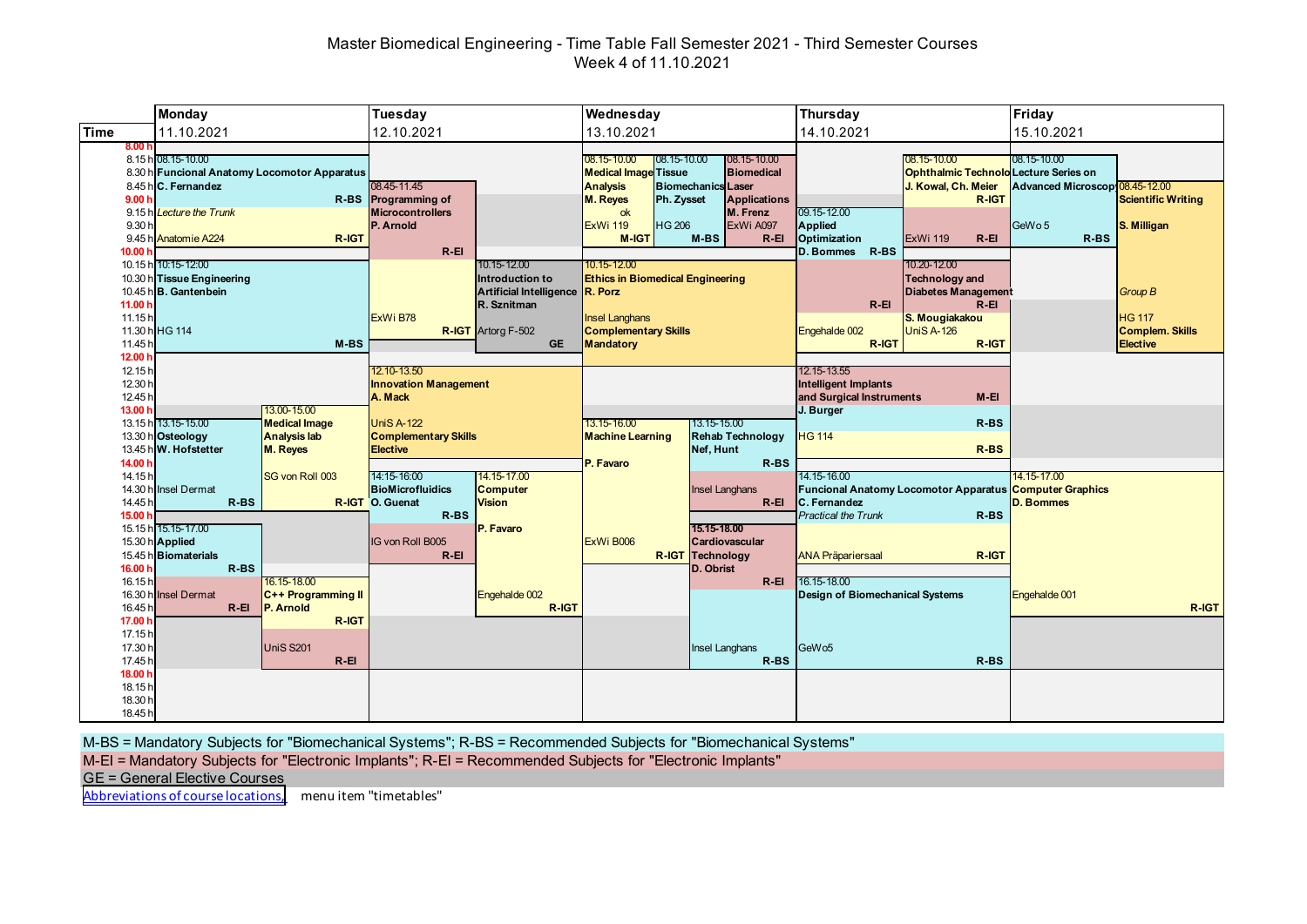# Master Biomedical Engineering - Time Table Fall Semester 2021 - Third Semester Courses Week 5 of 18.10.2021

|                                                                                   | <b>Monday</b>                                                                                                                                                                                                   | Tuesday                                                                                                           | Wednesday                                                                                                                                                                                                                                                                                                                                                       | <b>Thursday</b>                                                                                                                                                                                                                          | Friday                                                                                                        |
|-----------------------------------------------------------------------------------|-----------------------------------------------------------------------------------------------------------------------------------------------------------------------------------------------------------------|-------------------------------------------------------------------------------------------------------------------|-----------------------------------------------------------------------------------------------------------------------------------------------------------------------------------------------------------------------------------------------------------------------------------------------------------------------------------------------------------------|------------------------------------------------------------------------------------------------------------------------------------------------------------------------------------------------------------------------------------------|---------------------------------------------------------------------------------------------------------------|
| <b>Time</b>                                                                       | 18.10.2021                                                                                                                                                                                                      | 19.10.2021                                                                                                        | 20.10.2021                                                                                                                                                                                                                                                                                                                                                      | 21.10.2021                                                                                                                                                                                                                               | 22.10.2021                                                                                                    |
| 8.001<br>8.15h<br>8.30 h<br>8.45h<br>9.00h<br>9.15h<br>9.30h<br>9.45h<br>10.00 h  | 10.15 h 10:15-12:00<br>10.30 h Tissue Engineering                                                                                                                                                               | 08.45-11.45<br>Programming of<br><b>Microcontrollers</b><br>P. Arnold<br>$R-EI$<br>10.15-12.00<br>Introduction to | 08.15-10.00<br>$08.15 - 10.00$<br>08.15-10.00<br><b>Medical Image Tissue</b><br><b>Biomedical</b><br><b>Analysis</b><br><b>Biomechanics Laser</b><br><b>M. Reyes</b><br>Ph. Zysset<br><b>Applications</b><br>M. Frenz<br><b>HG 206</b><br><b>ExWi 119</b><br>ExWi A097<br>$M-BS$<br>$R - EI$<br>M-IGT<br>10.15-12.00<br><b>Ethics in Biomedical Engineering</b> | 08.15-10.00<br><b>Ophthalmic Technold Lecture Series on</b><br>J. Kowal, Ch. Meier<br>R-IGT<br>09.15-12.00<br>Applied<br>Optimization<br>$R - EI$<br><b>ExWi 119</b><br>R-BS<br><b>D. Bommes</b><br>10.20-12.00<br><b>Technology and</b> | 08.15-10.00<br>Advanced Microscop 08.45-12.00<br><b>Scientific Writing</b><br>GeWo 5<br>S. Milligan<br>$R-BS$ |
| 11.00 h<br>11.15h<br>11.45 <sub>h</sub><br>12.00 <sub>h</sub>                     | 10.45 h B. Gantenbein<br>11.30 h HG 114<br>$M-BS$                                                                                                                                                               | Artificial Intelligence R. Porz<br>R. Sznitman<br>ExWi B78<br><b>R-IGT</b> Artorg F-502<br><b>GE</b>              | <b>Insel Langhans</b><br><b>Complementary Skills</b><br>Mandatory                                                                                                                                                                                                                                                                                               | <b>Diabetes Management</b><br>$R-EI$<br>$R-EI$<br>S. Mougiakakou<br><b>UniS A-126</b><br>Engehalde 002<br>R-IGT<br>R-IGT                                                                                                                 | <b>Group A</b><br><b>HG 117</b><br><b>Complem. Skills</b><br>Elective                                         |
| 12.15h<br>12.30 h<br>12.45h<br>13.00 h                                            | 13.00-15.00<br>13.00-15.00<br>13.15 h 13.15-15.00<br><b>Medical Image Biomedical</b><br>13.30 h Osteology<br><b>Analysis lab</b><br><b>Acoustics</b><br>13.45 h W. Hofstetter M. Reyes<br>and Audiolog Elective | 12.10-13.50<br><b>Innovation Management</b><br>A. Mack<br><b>UniS A-122</b><br><b>Complementary Skills</b>        | 13.15-16.00<br>13.15-15.00<br><b>Machine Learning</b><br><b>Rehab Technology</b><br>Nef, Hunt                                                                                                                                                                                                                                                                   | 12.15-13.55<br><b>Intelligent Implants</b><br>and Surgical Instruments<br>$M-EI$<br>J. Burger<br>$R-BS$<br><b>HG 114</b><br>$R$ -BS                                                                                                      |                                                                                                               |
| 14.00 h<br>14.15h<br>14.45h<br>15,00                                              | <b>M. Kompis</b><br><b>SG von Roll</b><br>003<br>14.30 h Insel Dermat<br>Insel Langh.<br>$R$ -BS<br>R-IGT<br>$R - EI$<br>15.15 h 15.15-17.00<br>15.30 h Applied                                                 | 14.15-17.00<br><b>Computer</b><br><b>Vision</b><br>P. Favaro                                                      | P. Favaro<br>$R$ -BS<br>ARTORG, F502<br>$R - EI$<br>15.15-18.00<br>ExWi B006<br>Cardiovascular                                                                                                                                                                                                                                                                  |                                                                                                                                                                                                                                          | 14.15-17.00<br><b>Computer Graphics</b><br><b>D. Bommes</b>                                                   |
| 16.00 h<br>16.15h<br>16.45 <sup>h</sup><br>17.00 h<br>17.15h<br>17.30 h<br>17.45h | 15.45 h Biomaterials<br>R-BS<br>16.15-18.00<br>16.30 h Insel Langhans<br>C++ Programming II Engehalde 002<br>$R-EI$<br>P. Arnold<br>R-IGT<br><b>UniS S201</b><br>$R - EI$                                       | R-IGT                                                                                                             | <b>R-IGT</b> Technology<br>D. Obrist<br>$R - EI$<br>ARTORG, F-502<br>$R$ -BS                                                                                                                                                                                                                                                                                    | 16.15-18.00<br>Design of Biomechanical Systems<br>GeW <sub>05</sub><br>$R$ -BS                                                                                                                                                           | Engehalde 001<br>R-IGT                                                                                        |
| 18.00 h<br>18.15h<br>18.30h<br>18.45h                                             |                                                                                                                                                                                                                 |                                                                                                                   |                                                                                                                                                                                                                                                                                                                                                                 |                                                                                                                                                                                                                                          |                                                                                                               |

M-BS = Mandatory Subjects for "Biomechanical Systems"; R-BS = Recommended Subjects for "Biomechanical Systems"

M-EI = Mandatory Subjects for "Electronic Implants"; R-EI = Recommended Subjects for "Electronic Implants"

M-IGT = Mandatory Subjects for "Image Guided Therapy"; R-IGT = Recommended Subjects for "Image-Guided Therapy"

GE = General Elective Courses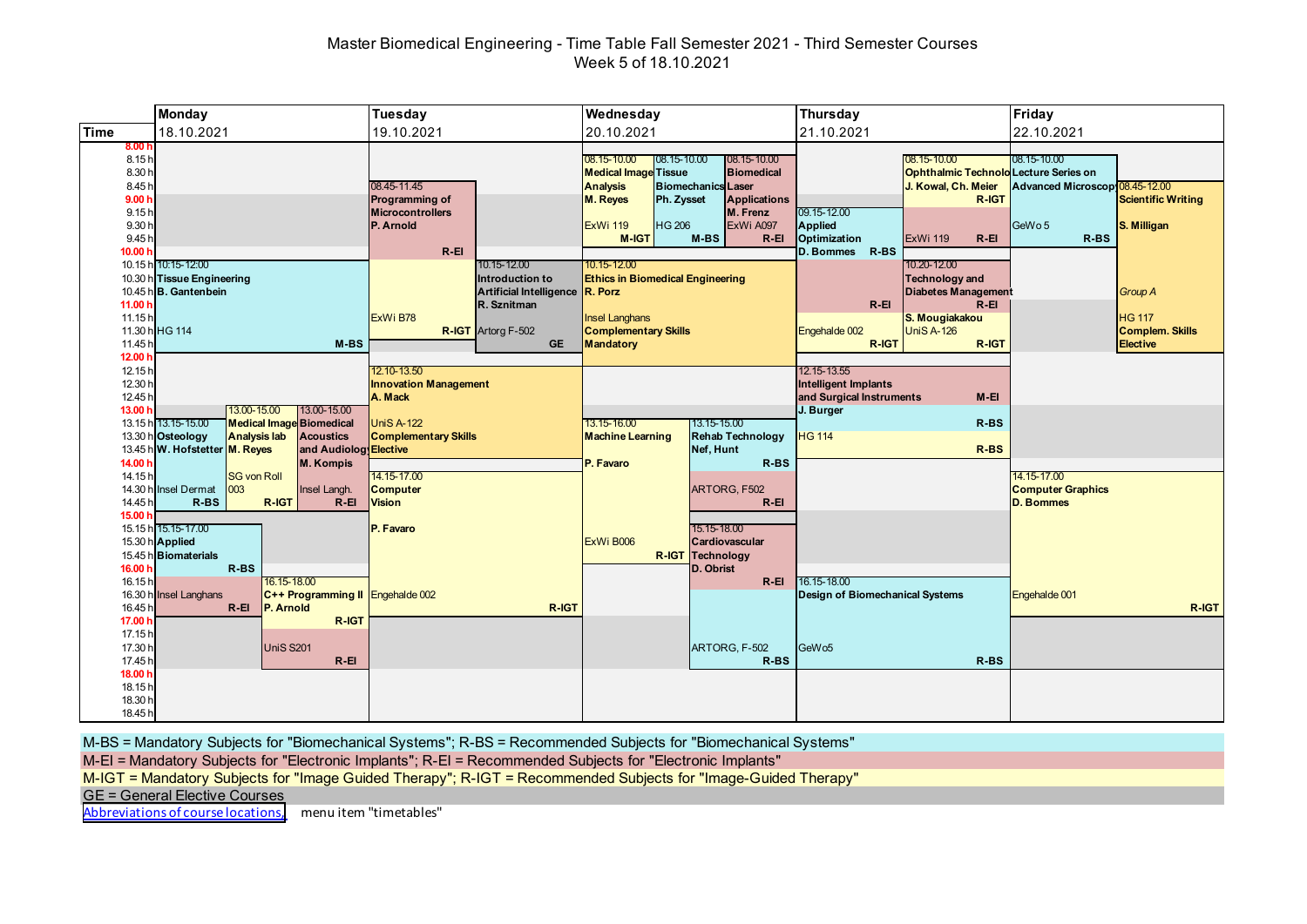# Master Biomedical Engineering - Time Table Fall Semester 2021 - Third Semester Courses Week 6 of 25.10.2021

|                                                                                             | <b>Monday</b>                                                                                                                                                                                                   | Tuesday                                                                                                                    | Wednesday                                                                                                                                                                                                                                                                                                            | Thursday                                                                                                                                                                                                                                                    | Friday                                                                                                                   |
|---------------------------------------------------------------------------------------------|-----------------------------------------------------------------------------------------------------------------------------------------------------------------------------------------------------------------|----------------------------------------------------------------------------------------------------------------------------|----------------------------------------------------------------------------------------------------------------------------------------------------------------------------------------------------------------------------------------------------------------------------------------------------------------------|-------------------------------------------------------------------------------------------------------------------------------------------------------------------------------------------------------------------------------------------------------------|--------------------------------------------------------------------------------------------------------------------------|
| <b>Time</b>                                                                                 | 25.10.2021                                                                                                                                                                                                      | 26.10.2021                                                                                                                 | 27.10.2021                                                                                                                                                                                                                                                                                                           | 28.10.2021                                                                                                                                                                                                                                                  | 29.10.2021                                                                                                               |
| 8.001<br>8.15h<br>8.30 h<br>8.45h<br>9.00h<br>9.15h<br>9.30h<br>9.45h<br>10.00 <sub>b</sub> | 10.15 h 10:15-12:00                                                                                                                                                                                             | 08.45-11.45<br>Programming of<br><b>Microcontrollers</b><br>P. Arnold<br>$R-EI$<br>10.15-12.00                             | 08.15-10.00<br>$08.15 - 10.00$<br>08.15-10.00<br><b>Medical Image Tissue</b><br><b>Biomedical</b><br><b>Analysis</b><br><b>Biomechanics Laser</b><br>M. Reyes<br>Ph. Zysset<br><b>Applications</b><br>M. Frenz<br><b>HG 206</b><br><b>ExWi 119</b><br>ExWi A097<br><b>M-IGT</b><br>$M-BS$<br>$R - EI$<br>10.15-12.00 | 08.15-09.55<br><b>Ophthalmic Technold Lecture Series on</b><br>J. Kowal, Ch. Meier<br>09.15-12.00<br>Applied<br>Optimization<br><b>ExWi 119</b><br>$R - EI$<br>R-BS<br><b>D. Bommes</b><br>10.20-12.00                                                      | 08.15-10.00<br>Advanced Microscop 08.45-12.00<br><b>Scientific Writing</b><br>GeWo <sub>5</sub><br>S. Milligan<br>$R-BS$ |
| 11.00 $h$<br>11.15h<br>11.45 <sub>h</sub>                                                   | 10.30 h Tissue Engineering<br>10.45 h B. Gantenbein<br>11.30 h HG 114<br>$M-BS$                                                                                                                                 | Introduction to<br>Artificial Intelligence H. Steinke<br>R. Sznitman<br>ExWi B78<br><b>R-IGT</b> Artorg F-502<br><b>GE</b> | <b>Ethics in Biomedical Engineering</b><br><b>Insel Langhans</b><br><b>Complementary Skills</b><br>Mandatory                                                                                                                                                                                                         | <b>Technology and</b><br><b>Diabetes Management</b><br>$R - EI$<br>$R - EI$<br>S. Mougiakakou<br><b>UniS A-126</b><br>Engehalde 002<br>R-IGT<br>R-IGT                                                                                                       | <b>Group B</b><br><b>HG 117</b><br><b>Complem. Skills</b><br>Elective                                                    |
| 12.00 h<br>12.15h<br>12.30 h<br>12.45h<br>13.00 h                                           | 13.00-15.00<br>13.00-15.00<br>13.15 h 13.15-15.00<br><b>Medical Image Biomedical</b><br>13.30 h Osteology<br><b>Analysis lab</b><br><b>Acoustics</b><br>13.45 h W. Hofstetter M. Reyes<br>and Audiolog Elective | 12.10-13.50<br><b>Innovation Management</b><br>A. Mack<br><b>UniS A-122</b><br><b>Complementary Skills</b>                 | 13.15-15.00<br>13.15-16.00<br><b>Machine Learning</b><br><b>Rehab Technology</b><br>Nef, Hunt                                                                                                                                                                                                                        | R-EI<br>12.15-13.55<br>12.15-14.00<br><b>Intelligent Implants</b><br><b>Tissue</b><br>and Surgical Instrume Biomechanics Lab<br>J. Burger<br>P. Varga<br><b>R-BS</b> Online lecture<br>Unitobler F-123<br><b>HG 114</b><br><b>R-IGT</b> available<br>$R-BS$ |                                                                                                                          |
| 14.00 h<br>14.15h<br>14.45 h<br>15.00 h                                                     | <b>M. Kompis</b><br><b>SG von Roll</b><br>14.30 h Insel Langh.<br>003<br><b>Insel Dermat</b><br>$R-BS$<br>R-IGT<br>$R - EI$<br>15.15 h 15.15-17.00<br>15.30 h Applied<br>15.45 h Biomaterials                   | 14.15-17.00<br><b>Computer</b><br><b>Vision</b><br>P. Favaro                                                               | RB-S<br>P. Favaro<br><b>Insel Langhans</b><br>$R - EI$<br>15.15-18.00<br>ExWi B006<br>Cardiovascular<br><b>R-IGT</b> Technology                                                                                                                                                                                      |                                                                                                                                                                                                                                                             | 14.15-17.00<br><b>Computer Graphics</b><br><b>D. Bommes</b>                                                              |
| 16.00 h<br>16.15h<br>16.45 h<br>17.00 h<br>17.15h<br>17.30 h<br>17.45h                      | $R - B5$<br>16.15-18.00<br>16.30 h Insel Langhans<br>C++ Programming II Engehalde 002<br>$R-EI$<br>P. Arnold<br>R-IGT<br><b>UniS S201</b><br>$R - EI$                                                           | R-IGT                                                                                                                      | D. Obrist<br>$R - EI$<br>Insel Langhans<br>RB-S                                                                                                                                                                                                                                                                      | 16.15-18.00<br><b>Design of Biomechanical Systems</b><br>GeW <sub>05</sub><br>$R$ -BS                                                                                                                                                                       | Engehalde 001<br>R-IGT                                                                                                   |
| 18.00 h<br>18.15h<br>18.30h<br>18.45h                                                       |                                                                                                                                                                                                                 |                                                                                                                            |                                                                                                                                                                                                                                                                                                                      |                                                                                                                                                                                                                                                             |                                                                                                                          |

M-BS = Mandatory Subjects for "Biomechanical Systems"; R-BS = Recommended Subjects for "Biomechanical Systems"

M-EI = Mandatory Subjects for "Electronic Implants"; R-EI = Recommended Subjects for "Electronic Implants"

M-IGT = Mandatory Subjects for "Image Guided Therapy"; R-IGT = Recommended Subjects for "Image-Guided Therapy"

GE = General Elective Courses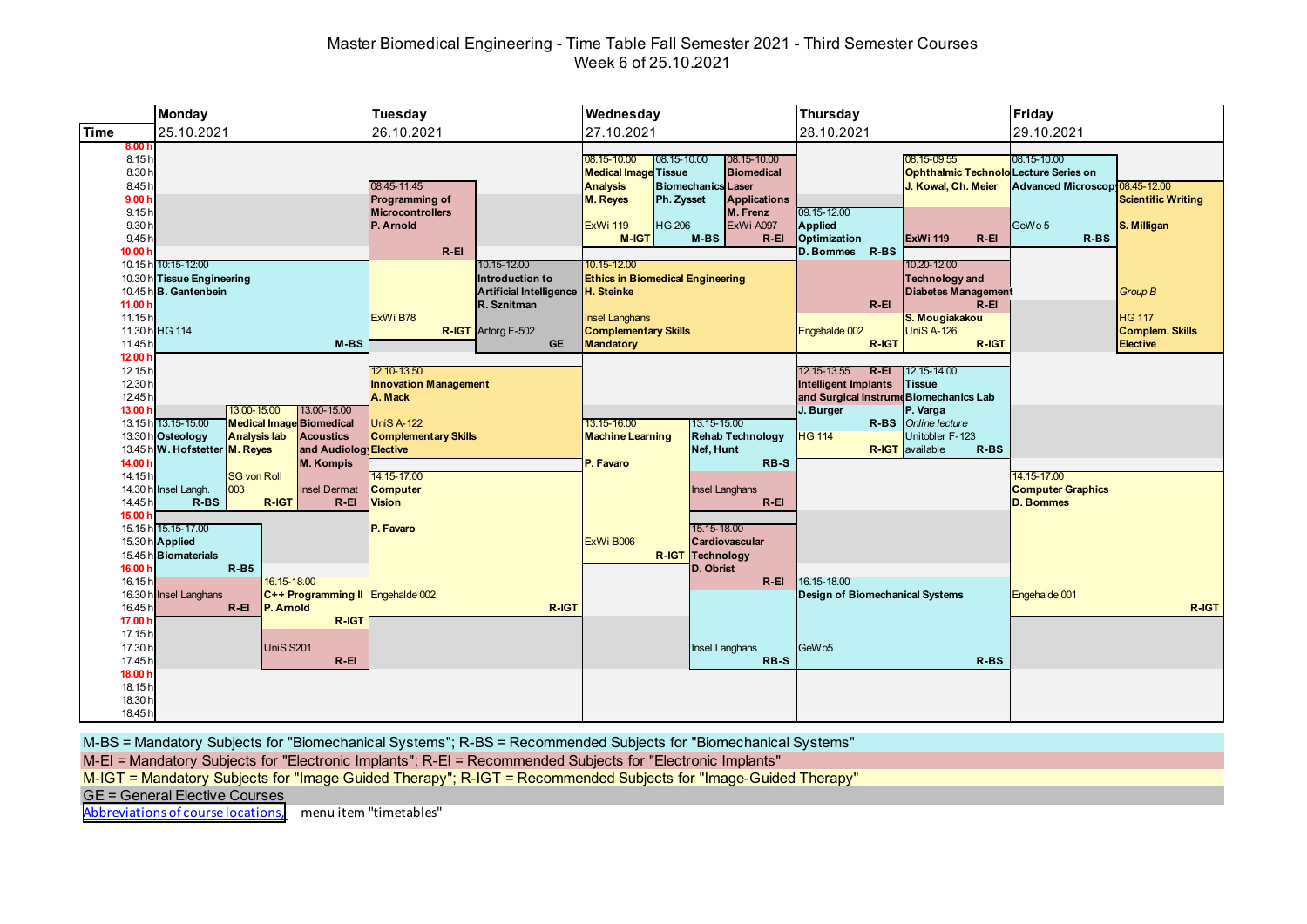# Master Biomedical Engineering - Time Table Fall Semester 2021 - Third Semester Courses Week 7 of 01.11.2021

|                                                                                               | <b>Monday</b>                                                                                                                                                                                                                       | Tuesday                                                                                                                                             | Wednesday                                                                                                                                                                                                                                                                                             | Thursday                                                                                                                                                                      | Friday                                                                                                         |
|-----------------------------------------------------------------------------------------------|-------------------------------------------------------------------------------------------------------------------------------------------------------------------------------------------------------------------------------------|-----------------------------------------------------------------------------------------------------------------------------------------------------|-------------------------------------------------------------------------------------------------------------------------------------------------------------------------------------------------------------------------------------------------------------------------------------------------------|-------------------------------------------------------------------------------------------------------------------------------------------------------------------------------|----------------------------------------------------------------------------------------------------------------|
| <b>Time</b>                                                                                   | 01.11.2021                                                                                                                                                                                                                          | 02.11.2021                                                                                                                                          | 03.11.2021                                                                                                                                                                                                                                                                                            | 04.11.2021                                                                                                                                                                    | 05.11.2021                                                                                                     |
| 8.00 <sub>h</sub><br>8.15h<br>8.30h<br>8.45h<br>9.00 <sub>h</sub><br>9.15h<br>9.30 h<br>9.45h |                                                                                                                                                                                                                                     | 08.45-11.45<br>Programming of<br><b>Microcontrollers</b><br>P. Arnold                                                                               | $08.15 - 10.00$<br>08.15-10.00<br>08.15-10.00<br><b>Medical Image Tissue</b><br><b>Biomedical</b><br><b>Analysis</b><br><b>Biomechanics Laser</b><br><b>M. Reves</b><br>Ph. Zysset<br><b>Applications</b><br>M. Frenz<br><b>HG 206</b><br>ExWi A097<br><b>ExWi 119</b><br>M-IGT<br>$M-BS$<br>$R - EI$ | 08.15-10.00<br>Ophthalmic Technold Lecture Series on<br>J. Kowal, Ch. Meier<br>R-IGT<br>09.15-12.00<br>Applied<br>Optimization<br><b>ExWi 119</b><br>$R - EI$                 | 08.15-10.00<br>Advanced Microscop 08.45-12.00<br><b>Scientific Writing</b><br>GeWo 5<br>S. Milligan<br>$R$ -BS |
| 10.00 h<br>11.00 h<br>11.15h<br>11.45 <sup>h</sup>                                            | 10.15 h 10:15-12:00<br>10.30 h Tissue Engineering<br>10.45 h B. Gantenbein<br>11.30 h HG 114<br>$M-BS$                                                                                                                              | $R-EI$<br>10.15-12.00<br>Introduction to<br>Artificial Intelligence H. Steinke<br>R. Sznitman<br>ExWi B78<br><b>R-IGT</b> Artorg F-502<br><b>GE</b> | 10.15-12.00<br><b>Ethics in Biomedical Engineering</b><br><b>Insel Dermatologe</b><br><b>Complementary Skills</b><br><b>Mandatory</b>                                                                                                                                                                 | D. Bommes R-BS<br>10.20-12.00<br><b>Technology and</b><br>Diabetes Management<br>$R-EI$<br>$R - EI$<br>S. Mougiakakou<br><b>UniS A-126</b><br>Engehalde 002<br>R-IGT<br>R-IGT | <b>Group A</b><br><b>HG 117</b><br><b>Complem. Skills</b><br><b>Elective</b>                                   |
| 12.00 <sub>h</sub><br>12.15h<br>12.30 h<br>12.45 h<br>13.00 h<br>14.00 h                      | 13.00-15.00<br>13.00-15.00<br>13.15 h 13.15-15.00<br><b>Medical Image Biomedical</b><br>13.30 h Osteology<br><b>Analysis lab</b><br><b>Acoustics</b><br>13.45 h W. Hofstetter M. Reyes<br>and Audiolog Elective<br><b>M. Kompis</b> | 12.10-13.50<br><b>Innovation Management</b><br>A. Mack<br><b>UniS A-122</b><br><b>Complementary Skills</b>                                          | 13.15-16.00<br>13.15-15.00<br><b>Rehab Technology</b><br><b>Machine Learning</b><br>Nef, Hunt<br>P. Favaro<br>$R-BS$                                                                                                                                                                                  | 12.15-13.55<br><b>Intelligent Implants</b><br>and Surgical Instruments<br>$M-EI$<br>J. Burger<br>$R$ -BS<br><b>HG 114</b><br>$R$ -BS                                          |                                                                                                                |
| 14.15h<br>14.45h<br>15.00 h<br>16.00 h                                                        | <b>SG von Roll</b><br>14.30 h Insel Langh.<br>003<br><b>Insel Dermat</b><br>$R$ -BS<br>R-IGT<br>$R - EI$<br>15.15 h 15.15-17.00<br>15.30 h Applied<br>15.45 h Biomaterials<br>$R$ -BS                                               | 14.15-17.00<br><b>Computer</b><br><b>Vision</b><br>P. Favaro                                                                                        | <b>Insel Dermat</b><br>$R - EI$<br>15.15-18.00<br>ExWi B006<br>Cardiovascular<br><b>R-IGT Technology</b><br>D. Obrist                                                                                                                                                                                 |                                                                                                                                                                               | 14.15-17.00<br><b>Computer Graphics</b><br><b>D. Bommes</b>                                                    |
| 16.15h<br>16.45 <sup>h</sup><br>17.00 h<br>17.15h<br>17.30 h<br>17.45h                        | 16.15-18.00<br>16.30 h Insel Dermat<br>C++ Programming II Engehalde 002<br>$R - EI$<br>P. Arnold<br>R-IGT<br><b>UniS S201</b><br>$R - EI$                                                                                           | R-IGT                                                                                                                                               | R-Ei<br><b>Insel Dermat</b><br>$R$ -BS                                                                                                                                                                                                                                                                | 16.15-18.00<br><b>Design of Biomechanical Systems</b><br>GeW <sub>05</sub><br>$R$ -BS                                                                                         | Engehalde 001<br>R-IGT                                                                                         |
| 18.00 h<br>18.15h<br>18.30h<br>18.45h                                                         |                                                                                                                                                                                                                                     |                                                                                                                                                     |                                                                                                                                                                                                                                                                                                       |                                                                                                                                                                               |                                                                                                                |

M-BS = Mandatory Subjects for "Biomechanical Systems"; R-BS = Recommended Subjects for "Biomechanical Systems"

M-EI = Mandatory Subjects for "Electronic Implants"; R-EI = Recommended Subjects for "Electronic Implants"

M-IGT = Mandatory Subjects for "Image Guided Therapy"; R-IGT = Recommended Subjects for "Image-Guided Therapy"

GE = General Elective Courses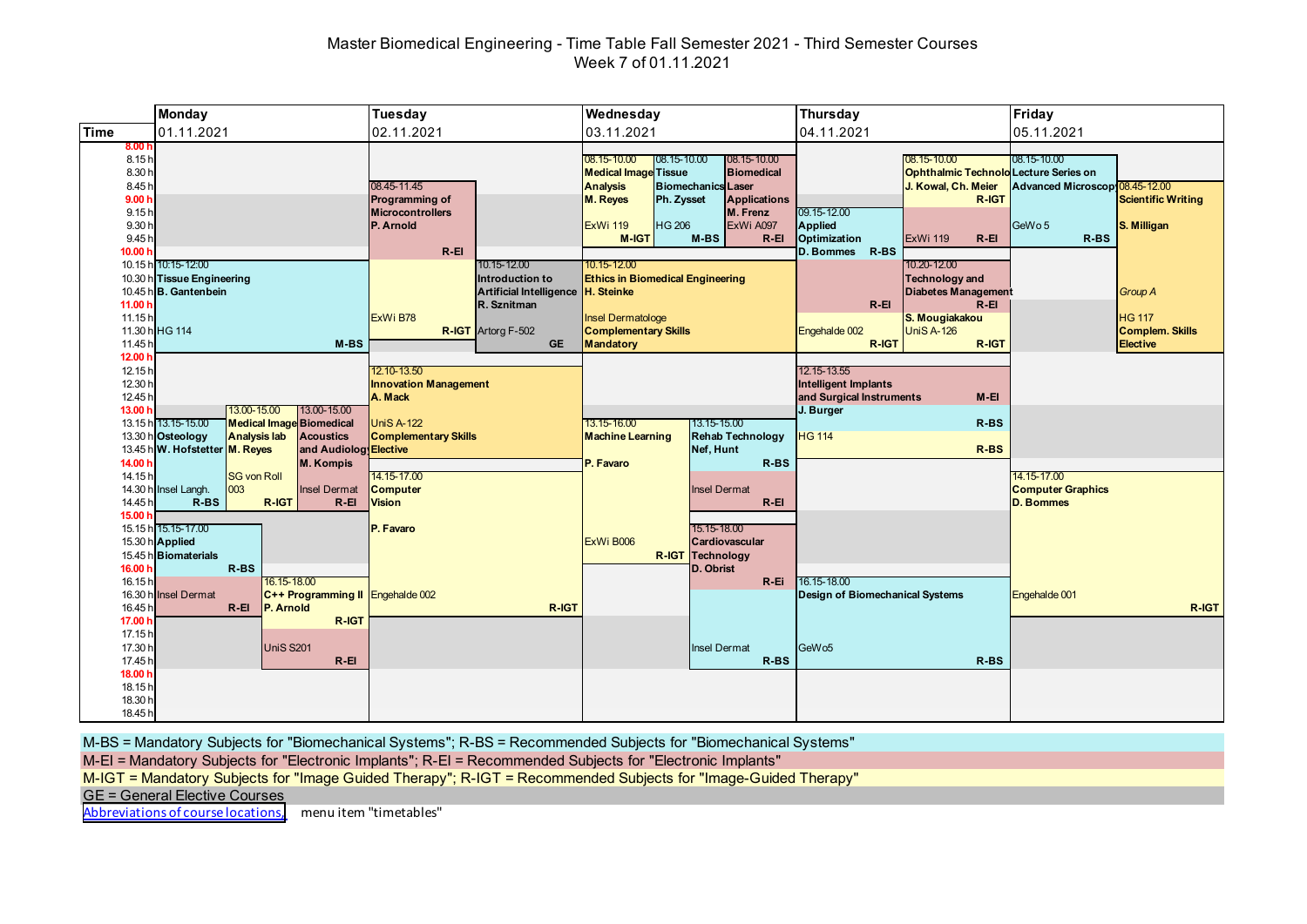# Master Biomedical Engineering - Time Table Fall Semester 2021 - Third Semester Courses Week 8 of 08.11.2021

|                                                                                                                   | <b>Monday</b>                                                                                                                                                                                                                       | Tuesday                                                                                                                                                                                                            | Wednesday                                                                                                                                                                                                                                                                                                                                                                                                                 | Thursday                                                                                                                                                                                                                                                                                                                              | Friday                                                                                                                                                                    |
|-------------------------------------------------------------------------------------------------------------------|-------------------------------------------------------------------------------------------------------------------------------------------------------------------------------------------------------------------------------------|--------------------------------------------------------------------------------------------------------------------------------------------------------------------------------------------------------------------|---------------------------------------------------------------------------------------------------------------------------------------------------------------------------------------------------------------------------------------------------------------------------------------------------------------------------------------------------------------------------------------------------------------------------|---------------------------------------------------------------------------------------------------------------------------------------------------------------------------------------------------------------------------------------------------------------------------------------------------------------------------------------|---------------------------------------------------------------------------------------------------------------------------------------------------------------------------|
| Time                                                                                                              | 08.11.2021                                                                                                                                                                                                                          | 09.11.2021                                                                                                                                                                                                         | 10.11.2021                                                                                                                                                                                                                                                                                                                                                                                                                | 11.11.2021                                                                                                                                                                                                                                                                                                                            | 12.11.2021                                                                                                                                                                |
| 8.00 <sub>h</sub><br>8.15h<br>8.30h<br>8.45h<br>9.00h<br>9.15h<br>9.30 h<br>9.45h<br>10.00 h<br>11.00 h<br>11.15h | 10.15 h 10:15-12:00<br>10.30 h Tissue Engineering<br>10.45 h B. Gantenbein<br>11.30 h HG 114                                                                                                                                        | 08.45-11.45<br>Programming of<br><b>Microcontrollers</b><br>P. Arnold<br>$R - EI$<br>10.15-12.00<br>Introduction to<br>Artificial Intelligence C. Beisbart<br>R. Sznitman<br>ExWi B78<br><b>R-IGT</b> Artorg F-502 | 08.15-10.00<br>$108.15 - 10.00$<br>08.15-10.00<br><b>Medical Image Tissue</b><br><b>Biomedical</b><br><b>Analysis</b><br><b>Biomechanics Laser</b><br>M. Reyes<br>Ph. Zysset<br><b>Applications</b><br>M. Frenz<br>ok<br><b>HG 206</b><br><b>ExWi 119</b><br>ExWi A097<br><b>M-IGT</b><br>M-BS<br>$R - EI$<br>10.15-12.00<br><b>Ethics in Biomedical Engineering</b><br>Insel Dernatologie<br><b>Complementary Skills</b> | 08.15-10.00<br><b>Ophthalmic Technold Lecture Series on</b><br>J. Kowal, Ch. Meier<br>R-IGT<br>09.15-12.00<br>Applied<br>Optimization<br>$R - EI$<br>ExWi 119<br>D. Bommes R-BS<br>10.20-12.00<br><b>Technology and</b><br><b>Diabetes Management</b><br>$R - EI$<br>$R - EI$<br>S. Mougiakakou<br><b>UniS A-126</b><br>Engehalde 002 | $108.15 - 10.00$<br>Advanced Microscop 08.45-12.00<br><b>Scientific Writing</b><br>GeWo 5<br>S. Milligan<br>$R$ -BS<br><b>Group B</b><br><b>HG 117</b><br>Complem. Skills |
| 11.45h                                                                                                            | $M-BS$                                                                                                                                                                                                                              | <b>GE</b>                                                                                                                                                                                                          | <b>Mandatory</b>                                                                                                                                                                                                                                                                                                                                                                                                          | R-IGT<br>R-IGT                                                                                                                                                                                                                                                                                                                        | <b>Elective</b>                                                                                                                                                           |
| 12.00 h<br>12.15h<br>12.30 h<br>12.45h<br>13.00 h<br>14.00 h                                                      | 13.00-15.00<br>13.00-15.00<br><b>Medical Image Biomedical</b><br>13.15 h 13.15-15.00<br>13.30 h Osteology<br><b>Analysis lab</b><br><b>Acoustics</b><br>13.45 h W. Hofstetter M. Reyes<br>and Audiolog Elective<br><b>M. Kompis</b> | 12.10-13.50<br><b>Innovation Management</b><br>A. Mack<br><b>UniS A-122</b><br><b>Complementary Skills</b>                                                                                                         | 13.15-16.00<br>13.15-15.00<br><b>Machine Learning</b><br><b>Rehab Technology</b><br>Nef, Hunt<br>P. Favaro<br>$R$ -BS                                                                                                                                                                                                                                                                                                     | 12.15-13.55<br>R-EI<br>12.15-14.00<br><b>Intelligent Implants</b><br>Tissue<br>and Surgical Instrume Biomechanics Lab<br>J. Burger<br>P. Varga<br>R-BS Online lecture<br>Unitobler F-123<br><b>HG 114</b><br><b>R-IGT</b> available<br>R-BS                                                                                           | ca. 14.00-17.00                                                                                                                                                           |
| 14.15h<br>14.45h<br>15.00 h                                                                                       | <b>SG von Roll</b><br>14.30 h Insel Paradiso 003<br><b>Insel Dermat</b><br>$R$ -BS<br>R-IGT<br>$R - EI$<br>15.15 h 15.15-17.00                                                                                                      | 14:15-16:00<br>14.15-17.00<br>BioMicrofluidics<br><b>Computer</b><br><b>Vision</b><br>O. Guenat<br>R-BS<br>P. Favaro                                                                                               | Artorg F-502<br>$R - EI$<br>15.15-18.00                                                                                                                                                                                                                                                                                                                                                                                   |                                                                                                                                                                                                                                                                                                                                       | 14.15-17.00<br><b>Applied Biomaterials</b><br><b>Computer Graphics</b><br><b>D. Bommes</b><br>RMS visit, Bettlach                                                         |
| 16.00 h<br>16.15h                                                                                                 | 15.30 h Applied<br>15.45 h Biomaterials<br>$R$ -BS<br>16.15-18.00                                                                                                                                                                   | IG von Roll B005<br>$R - EI$                                                                                                                                                                                       | ExWi B006<br>Cardiovascular<br><b>R-IGT</b> Technology<br>D. Obrist<br>$R - EI$                                                                                                                                                                                                                                                                                                                                           | 16.15-18.00                                                                                                                                                                                                                                                                                                                           | $R$ -BS                                                                                                                                                                   |
| 16.30h<br>16.45 <sup>h</sup><br>17.00 h<br>17.15h<br>17.30 h<br>17.45 h                                           | <b>Insel Dermat</b><br>C++ Programming II<br>$R - EI$<br>P. Arnold<br>R-IGT<br><b>UniS S201</b><br>$R - EI$                                                                                                                         | Engehalde 002<br>R-IGT                                                                                                                                                                                             | Artorg F-502<br>R-BS                                                                                                                                                                                                                                                                                                                                                                                                      | <b>Design of Biomechanical Systems</b><br>GeW <sub>05</sub><br>$R$ -BS                                                                                                                                                                                                                                                                | Engehalde 001<br>R-IGT<br>$R - EI$                                                                                                                                        |
| 18.00 h<br>18.15h<br>18.30h<br>18.45h                                                                             |                                                                                                                                                                                                                                     |                                                                                                                                                                                                                    |                                                                                                                                                                                                                                                                                                                                                                                                                           |                                                                                                                                                                                                                                                                                                                                       |                                                                                                                                                                           |

M-BS = Mandatory Subjects for "Biomechanical Systems"; R-BS = Recommended Subjects for "Biomechanical Systems"

M-EI = Mandatory Subjects for "Electronic Implants"; R-EI = Recommended Subjects for "Electronic Implants"

GE = General Elective Courses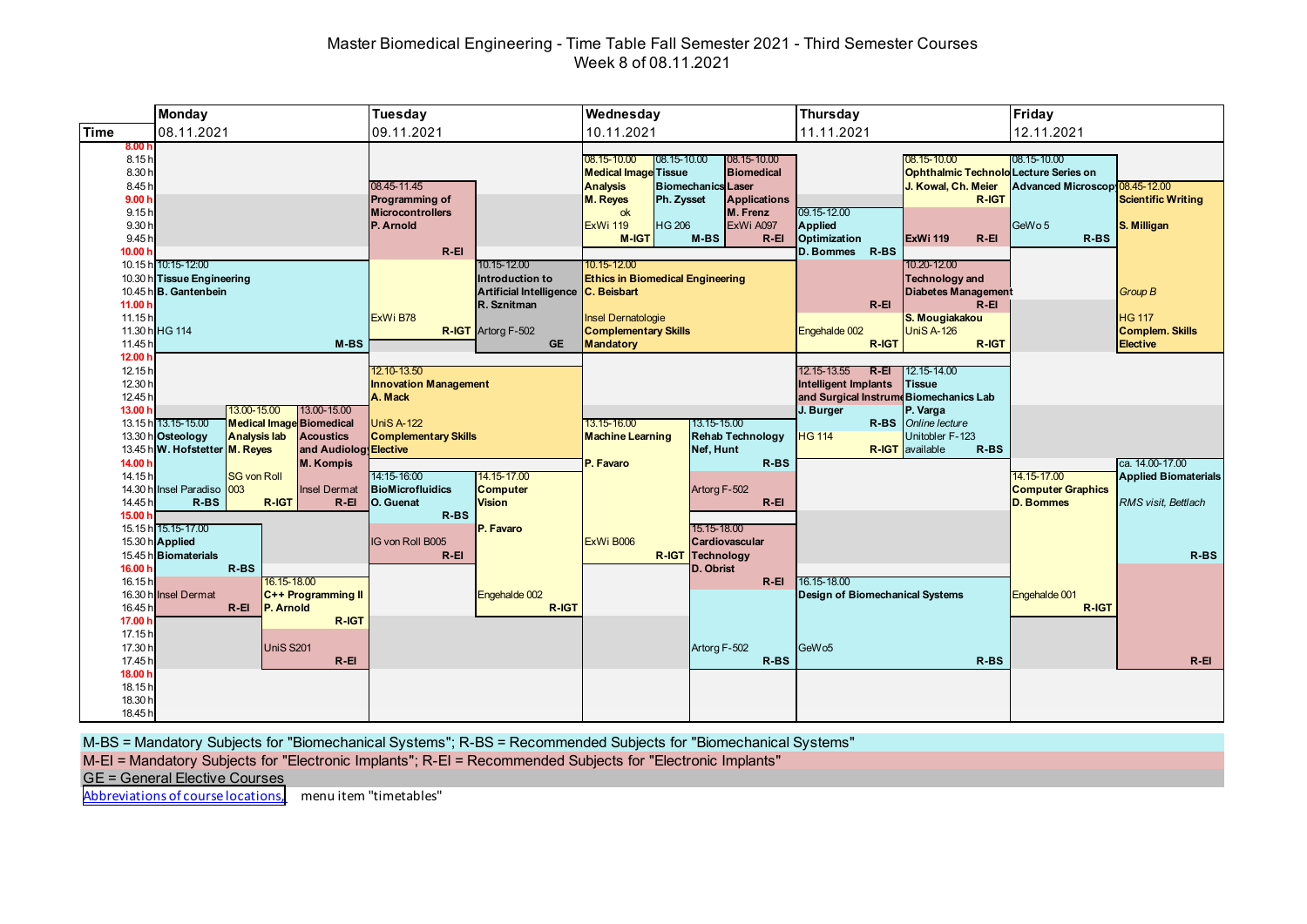# Master Biomedical Engineering - Time Table Fall Semester 2021 - Third Semester Courses Week 9 of 15.11.2021

|                                                                                                                     | <b>Monday</b>                                                                                                                                                                                                   | Tuesday                                                                                                                                                                                      | Wednesday                                                                                                                                                                                                                                                                                                                                                                                        | Thursday                                                                                                                                                                                                                                                                                               | Friday                                                                                                                                            |
|---------------------------------------------------------------------------------------------------------------------|-----------------------------------------------------------------------------------------------------------------------------------------------------------------------------------------------------------------|----------------------------------------------------------------------------------------------------------------------------------------------------------------------------------------------|--------------------------------------------------------------------------------------------------------------------------------------------------------------------------------------------------------------------------------------------------------------------------------------------------------------------------------------------------------------------------------------------------|--------------------------------------------------------------------------------------------------------------------------------------------------------------------------------------------------------------------------------------------------------------------------------------------------------|---------------------------------------------------------------------------------------------------------------------------------------------------|
| Time                                                                                                                | 15.11.2021                                                                                                                                                                                                      | 16.11.2021                                                                                                                                                                                   | 17.11.2021                                                                                                                                                                                                                                                                                                                                                                                       | 18.11.2021                                                                                                                                                                                                                                                                                             | 19.11.2021                                                                                                                                        |
| 8.001<br>8.15h<br>8.30 h<br>8.45h<br>9.00h<br>9.15h<br>9.30 h<br>9.45h<br>10.00 <sub>b</sub><br>11.00 $h$<br>11.15h | 10.15 h 10:15-12:00<br>10.30 h Tissue Engineering<br>10.45 h B. Gantenbein                                                                                                                                      | 08.45-11.45<br>Programming of<br><b>Microcontrollers</b><br><b>P.</b> Arnold<br>$R - EI$<br>10.15-12.00<br>Introduction to<br>Artificial Intelligence C. Beisbart<br>R. Sznitman<br>ExWi B78 | $ 08.15 - 10.00 $<br>08.15-10.00<br>08.15-10.00<br><b>Medical Image Tissue</b><br><b>Biomedical</b><br><b>Biomechanics</b> Laser<br><b>Analysis</b><br>M. Reyes<br>Ph. Zysset<br><b>Applications</b><br>M. Frenz<br><b>HG 206</b><br><b>ExWi 119</b><br>ExWi A097<br>$M-BS$<br><b>M-IGT</b><br>$R - EI$<br>10.15-12.00<br><b>Ethics in Biomedical Engineering</b><br><b>Insel MEM Auditorium</b> | 08.15-10.00<br><b>Ophthalmic Technold Lecture Series on</b><br>J. Kowal, Ch. Meier<br>R-IGT<br>09.15-12.00<br>Applied<br>Optimization<br><b>ExWi 119</b><br>$R - EI$<br>D. Bommes R-BS<br>10.20-12.00<br><b>Technology and</b><br><b>Diabetes Management</b><br>$R - EI$<br>$R - EI$<br>S. Mougiakakou | 08.15-10.00<br>Advanced Microscop 08.45-12.00<br><b>Scientific Writing</b><br>GeWo 5<br>S. Milligan<br>$R$ -BS<br><b>Group A</b><br><b>HG 117</b> |
|                                                                                                                     | 11.30 h HG 114                                                                                                                                                                                                  | <b>R-IGT</b> Artorg F-502                                                                                                                                                                    | <b>Complementary Skills</b>                                                                                                                                                                                                                                                                                                                                                                      | <b>UniS A-126</b><br>Engehalde 002                                                                                                                                                                                                                                                                     | <b>Complem. Skills</b>                                                                                                                            |
| 11.45 <sup>h</sup><br>12.00 <sub>1</sub>                                                                            | $M-BS$                                                                                                                                                                                                          | GE.                                                                                                                                                                                          | <b>Mandatory</b>                                                                                                                                                                                                                                                                                                                                                                                 | R-IGT<br>R-IGT                                                                                                                                                                                                                                                                                         | Elective                                                                                                                                          |
| 12.15h<br>12.30 h<br>12.45 h<br>13.00 h                                                                             | 13.00-15.00<br>13.00-15.00<br>13.15 h 13.15-15.00<br><b>Medical Image Biomedical</b><br>13.30 h Osteology<br><b>Analysis lab</b><br><b>Acoustics</b><br>13.45 h W. Hofstetter M. Reyes<br>and Audiolog Elective | 12.10-13.50<br><b>Innovation Management</b><br>A. Mack<br><b>UniS A-122</b><br><b>Complementary Skills</b>                                                                                   | 13.15-15.00<br>13.15-16.00<br><b>Machine Learning</b><br><b>Rehab Technology</b><br>Nef, Hunt                                                                                                                                                                                                                                                                                                    | 12.15-13.55<br><b>Intelligent Implants</b><br>and Surgical Instruments<br>$M-EI$<br>J. Burger<br>$R-BS$<br><b>HG 114</b><br>$R-BS$                                                                                                                                                                     |                                                                                                                                                   |
| 14.00 h<br>14.15h<br>14.30 h<br>14.45h<br>15.00 h                                                                   | M. Kompis<br><b>SG von Roll</b><br>003<br>Insel Dermat<br>Insel Langh.<br>$R-BS$<br>R-IGT<br>$R - EI$<br>15.15 h 15.15-17.00                                                                                    | 14:15-16:00<br>14.15-17.00<br><b>BioMicrofluidics</b><br><b>Computer</b><br>O. Guenat<br><b>Vision</b><br>R-BS<br>P. Favaro                                                                  | P. Favaro<br>R-BS<br><b>Insel Sahli</b><br>$R - EI$<br>15.15-18.00                                                                                                                                                                                                                                                                                                                               |                                                                                                                                                                                                                                                                                                        | 14.15-17.00<br><b>Computer Graphics</b><br><b>D. Bommes</b>                                                                                       |
| 16.00 h<br>16.15h<br>16.30 h<br>16.45h<br>17.00 h<br>17.15h                                                         | 15.30 h Applied<br>15.45 h Biomaterials<br>R-BS<br><b>Insel Langhans</b><br>16.15-18.00<br>C++ Programming II<br>$R$ -El<br>P. Arnold<br>R-IGT                                                                  | IG von Roll B005<br>$R - EI$<br>Engehalde 002<br>R-IGT                                                                                                                                       | ExWi B006<br>Cardiovascular<br><b>R-IGT</b> Technology<br>D. Obrist<br>$R - EI$                                                                                                                                                                                                                                                                                                                  | 16.15-18.00<br>Design of Biomechanical Systems<br>Online lecture                                                                                                                                                                                                                                       | Engehalde 001<br>R-IGT                                                                                                                            |
| 17.30 h<br>17.45h<br>18.00 h<br>18.15h<br>18.30 h<br>18.45h                                                         | <b>UniS S201</b><br>$R - EI$                                                                                                                                                                                    |                                                                                                                                                                                              | <b>Insel Sahli</b><br>$R$ -BS                                                                                                                                                                                                                                                                                                                                                                    | $R-BS$                                                                                                                                                                                                                                                                                                 |                                                                                                                                                   |

M-BS = Mandatory Subjects for "Biomechanical Systems"; R-BS = Recommended Subjects for "Biomechanical Systems"

M-EI = Mandatory Subjects for "Electronic Implants"; R-EI = Recommended Subjects for "Electronic Implants"

GE = General Elective Courses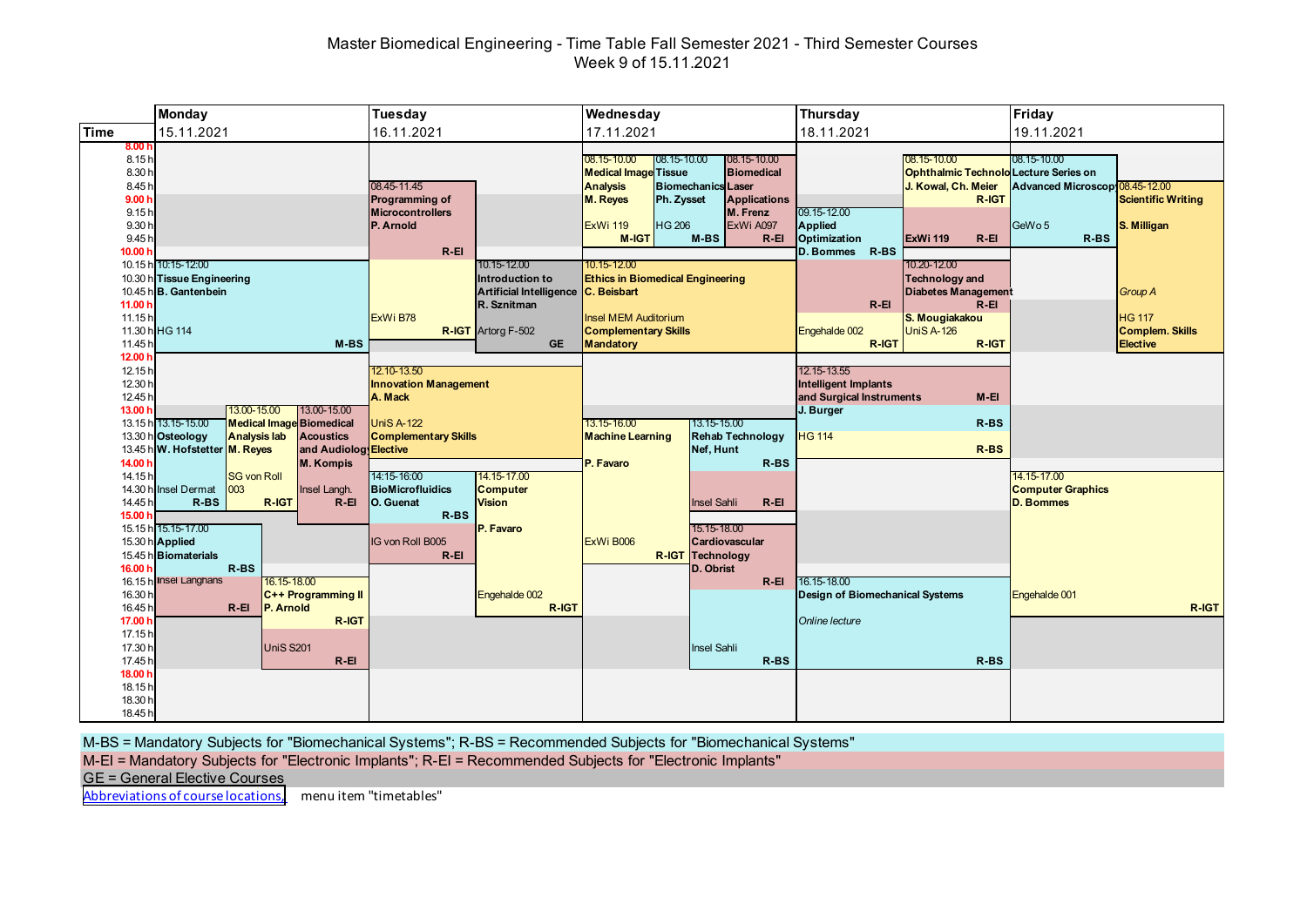# Master Biomedical Engineering - Time Table Fall Semester 2021 - Third Semester Courses Week 10 of 22.11.2021

|                                                                                                                              | <b>Monday</b>                                                                                                                | Tuesday                                                                                                                                                                              | Wednesday                                                                                                                                                                                                                                                                                                                                                                            | Thursday                                                                                                                                                                                                                                                                                               | Friday                                                                                                                                            |
|------------------------------------------------------------------------------------------------------------------------------|------------------------------------------------------------------------------------------------------------------------------|--------------------------------------------------------------------------------------------------------------------------------------------------------------------------------------|--------------------------------------------------------------------------------------------------------------------------------------------------------------------------------------------------------------------------------------------------------------------------------------------------------------------------------------------------------------------------------------|--------------------------------------------------------------------------------------------------------------------------------------------------------------------------------------------------------------------------------------------------------------------------------------------------------|---------------------------------------------------------------------------------------------------------------------------------------------------|
| Time                                                                                                                         | 22.11.2021                                                                                                                   | 23.11.2021                                                                                                                                                                           | 24.11.2021                                                                                                                                                                                                                                                                                                                                                                           | 25.11.2021                                                                                                                                                                                                                                                                                             | 26.11.2021                                                                                                                                        |
| 8.00 <sub>h</sub><br>8.15h<br>8.30h<br>8.45h<br>9.00h<br>9.15h<br>9.30 h<br>9.45h<br>10.00 h<br>11.00 <sub>b</sub><br>11.15h | 10.15 h 10:15-12:00<br>10.30 h Tissue Engineering<br>10.45 h B. Gantenbein                                                   | 08.45-11.45<br>Programming of<br><b>Microcontrollers</b><br>P. Arnold<br>$R - EI$<br>10.15-12.00<br>Introduction to<br>Artificial Intelligence H. Kössler<br>R. Sznitman<br>ExWi B78 | $ 08.15 - 10.00 $<br>08.15-10.00<br>08.15-10.00<br><b>Biomedical</b><br><b>Medical Image Tissue</b><br><b>Analysis</b><br><b>Biomechanics</b> Laser<br>M. Reyes<br><b>Applications</b><br>Ph. Zysset<br>M. Frenz<br>ok<br><b>HG 206</b><br>ExWi 119<br>ExWi A097<br><b>M-IGT</b><br>M-BS<br>$R - EI$<br>10.15-12.00<br><b>Ethics in Biomedical Engineering</b><br>Insel Dermatologie | 08.15-10.00<br><b>Ophthalmic Technold Lecture Series on</b><br>J. Kowal, Ch. Meier<br>R-IGT<br>09.15-12.00<br>Applied<br>Optimization<br><b>ExWi 119</b><br>$R - EI$<br>D. Bommes R-BS<br>10.20-12.00<br><b>Technology and</b><br><b>Diabetes Management</b><br>$R - EI$<br>$R - EI$<br>S. Mougiakakou | 08.15-10.00<br>Advanced Microscop 08.45-12.00<br><b>Scientific Writing</b><br>GeWo 5<br>S. Milligan<br>$R$ -BS<br><b>Group B</b><br><b>HG 117</b> |
|                                                                                                                              | 11.30 h HG 114                                                                                                               | <b>R-IGT</b> Artorg F-502                                                                                                                                                            | <b>Complementary Skills</b>                                                                                                                                                                                                                                                                                                                                                          | <b>UniS A-126</b><br>Engehalde 002                                                                                                                                                                                                                                                                     | Complem. Skills                                                                                                                                   |
| 11.45h<br>12.00 h                                                                                                            | $M-BS$                                                                                                                       | <b>GE</b>                                                                                                                                                                            | <b>Mandatory</b>                                                                                                                                                                                                                                                                                                                                                                     | R-IGT<br>R-IGT                                                                                                                                                                                                                                                                                         | Elective                                                                                                                                          |
| 12.15h<br>12.30 h<br>12.45 h<br>13.00 h                                                                                      | 13.00-15.00<br>13.00-15.00<br>13.15 h 13.15-15.00<br><b>Medical Image Biomedical</b>                                         | 12.10-13.50<br><b>Innovation Management</b><br>A. Mack<br><b>UniS A-122</b>                                                                                                          | 13.15-16.00<br>13.15-15.00                                                                                                                                                                                                                                                                                                                                                           | 12.15-13.55<br><b>Intelligent Implants</b><br>and Surgical Instruments<br>$M-EI$<br>J. Burger<br>$R-BS$                                                                                                                                                                                                |                                                                                                                                                   |
|                                                                                                                              | <b>Analysis lab</b><br>13.30 h Osteology<br><b>Acoustics</b>                                                                 | <b>Complementary Skills</b>                                                                                                                                                          | <b>Rehab Technology</b><br><b>Machine Learning</b>                                                                                                                                                                                                                                                                                                                                   | <b>HG 114</b>                                                                                                                                                                                                                                                                                          |                                                                                                                                                   |
|                                                                                                                              | 13.45 h W. Hofstetter M. Reyes<br>and Audiolog Elective                                                                      |                                                                                                                                                                                      | Nef, Hunt                                                                                                                                                                                                                                                                                                                                                                            | $R$ -BS                                                                                                                                                                                                                                                                                                |                                                                                                                                                   |
| 14.00 h<br>14.15h<br>14.45h<br>15.00 h                                                                                       | <b>M. Kompis</b><br><b>SG von Roll</b><br>Insel<br>14.30 h Insel Dermat<br>003<br>Audiologie<br>$R$ -BS<br>R-IGT<br>$R - EI$ | 14:15-16:00<br>14.15-17.00<br>BioMicrofluidics<br><b>Computer</b><br>O. Guenat<br><b>Vision</b><br>R-BS                                                                              | P. Favaro<br>$R$ -BS<br><b>Insel Dermat</b><br>$R - EI$                                                                                                                                                                                                                                                                                                                              |                                                                                                                                                                                                                                                                                                        | 14.15-17.00<br><b>Computer Graphics</b><br><b>D. Bommes</b>                                                                                       |
| 16.00 h                                                                                                                      | 15.15 h 15.15-17.00<br>15.30 h Applied<br>15.45 h Biomaterials R-BS                                                          | P. Favaro<br>IG von Roll B005<br>$R - EI$                                                                                                                                            | 15.15-18.00<br>ExWi B006<br>Cardiovascular<br><b>R-IGT Technology</b><br>D. Obrist                                                                                                                                                                                                                                                                                                   |                                                                                                                                                                                                                                                                                                        |                                                                                                                                                   |
| 16.15h<br>16.30 h<br>16.45h<br>17.00 h                                                                                       | 16.15-18.00<br>C++ Programming II<br>Insel Dermat R-EI<br>P. Arnold<br>R-IGT                                                 | Engehalde 002<br>R-IGT                                                                                                                                                               | $R - EI$                                                                                                                                                                                                                                                                                                                                                                             | 16.15-18.00<br><b>Design of Biomechanical Systems</b>                                                                                                                                                                                                                                                  | Engehalde 001<br>R-IGT                                                                                                                            |
| 17.15h<br>17.30 h<br>17.45h                                                                                                  | <b>UniS S201</b><br>$R - EI$                                                                                                 |                                                                                                                                                                                      | <b>Insel Dermat</b><br>$R$ -BS                                                                                                                                                                                                                                                                                                                                                       | GeW <sub>05</sub><br>$R-BS$                                                                                                                                                                                                                                                                            |                                                                                                                                                   |
| 18.00 h<br>18.15h<br>18.30 h<br>18.45h                                                                                       |                                                                                                                              |                                                                                                                                                                                      |                                                                                                                                                                                                                                                                                                                                                                                      |                                                                                                                                                                                                                                                                                                        |                                                                                                                                                   |

M-BS = Mandatory Subjects for "Biomechanical Systems"; R-BS = Recommended Subjects for "Biomechanical Systems"

M-EI = Mandatory Subjects for "Electronic Implants"; R-EI = Recommended Subjects for "Electronic Implants"

GE = General Elective Courses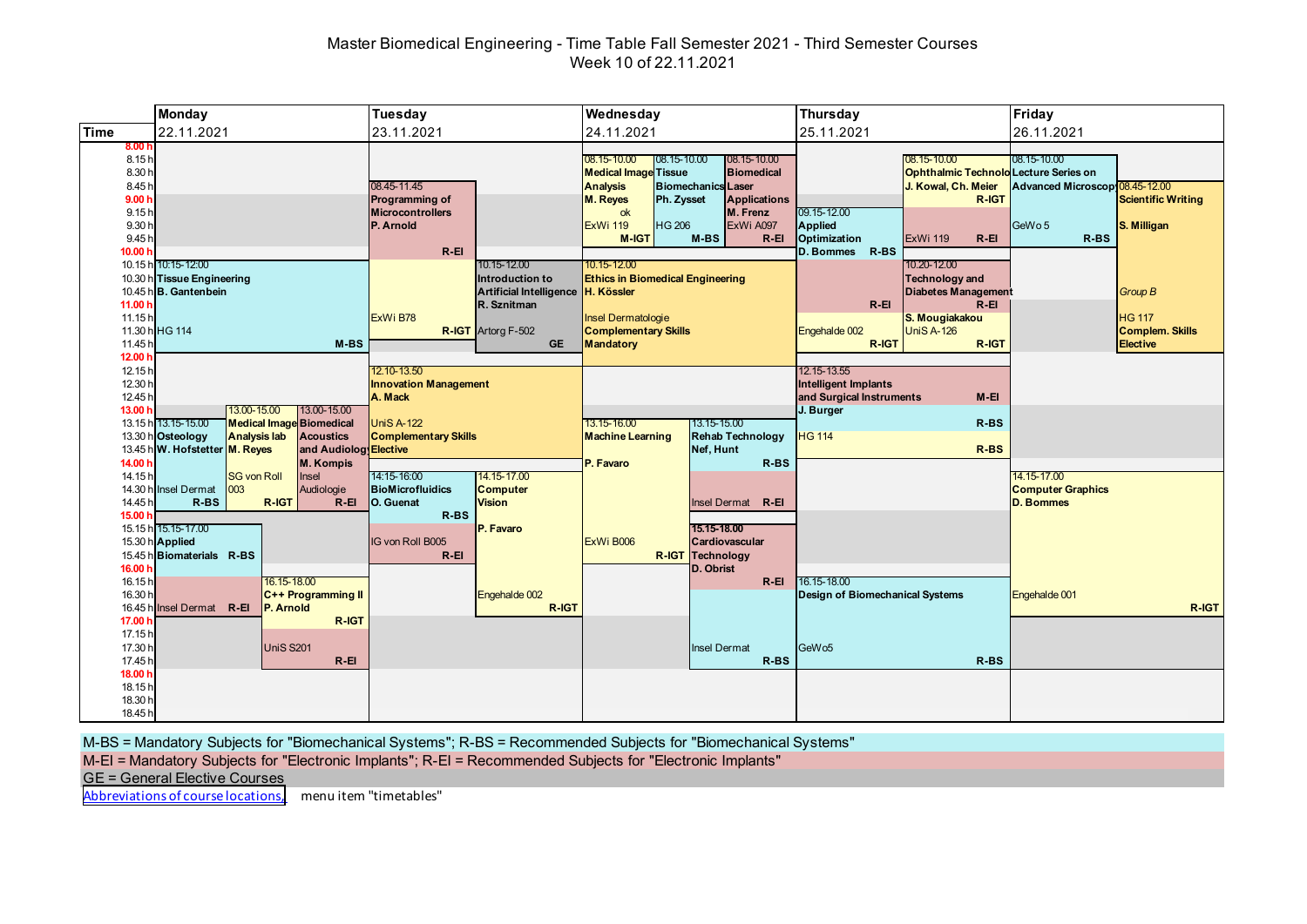# Master Biomedical Engineering - Time Table Fall Semester 2021 - Third Semester Courses Week 11 of 29.11.2021

|                                                                                                                              | <b>Monday</b>                                                                                                                                                                                                                       | Tuesday                                                                                                                                                                     | Wednesday                                                                                                                                                                                                                                                                                                                                                                                                                                                                             | Thursday                                                                                                                                                                                                                                                                                                                                     | Friday                                                                                                                                                               |
|------------------------------------------------------------------------------------------------------------------------------|-------------------------------------------------------------------------------------------------------------------------------------------------------------------------------------------------------------------------------------|-----------------------------------------------------------------------------------------------------------------------------------------------------------------------------|---------------------------------------------------------------------------------------------------------------------------------------------------------------------------------------------------------------------------------------------------------------------------------------------------------------------------------------------------------------------------------------------------------------------------------------------------------------------------------------|----------------------------------------------------------------------------------------------------------------------------------------------------------------------------------------------------------------------------------------------------------------------------------------------------------------------------------------------|----------------------------------------------------------------------------------------------------------------------------------------------------------------------|
| <b>Time</b>                                                                                                                  | 29.11.2021                                                                                                                                                                                                                          | 30.11.2021                                                                                                                                                                  | 01.12.2021                                                                                                                                                                                                                                                                                                                                                                                                                                                                            | 02.12.2021                                                                                                                                                                                                                                                                                                                                   | 03.12.2021                                                                                                                                                           |
| 8.00 <sub>h</sub><br>8.15h<br>8.30h<br>8.45h<br>9.00h<br>9.15h<br>9.30 h<br>9.45h<br>10.00 h<br>11.00 <sub>h</sub><br>11.15h | 10.15 h 10:15-12:00<br>10.30 h Tissue Engineering<br>10.45 h B. Gantenbein<br>11.30 h HG 114                                                                                                                                        | 08.45-11.45<br>Programming of<br><b>Microcontrollers</b><br>P. Arnold<br>$R - EI$<br>10.15-12.00<br>Introduction to<br>R. Sznitman<br>ExWi B78<br><b>R-IGT</b> Artorg F-502 | $ 08.15 - 10.00 $<br>08.15-10.00<br>08.15-10.00<br><b>Biomedical</b><br><b>Medical Image Tissue</b><br><b>Analysis</b><br><b>Biomechanics Laser</b><br><b>M. Reyes</b><br><b>Applications</b><br>Ph. Zysset<br>M. Frenz<br><b>HG 206</b><br><b>ExWi 119</b><br>ExWi A097<br>M-BS<br><b>M-IGT</b><br>$R - EI$<br>10.15-12.00<br><b>Ethics in Biomedical Engineering</b><br>Artificial Intelligence R. Porz / R. Sznitman<br><b>Insel MEM Auditorium</b><br><b>Complementary Skills</b> | 08.15-10.00<br><b>Ophthalmic Technold Lecture Series on</b><br>J. Kowal, Ch. Meier<br>R-IGT<br>09.15-12.00<br>Applied<br>Optimization<br><b>ExWi 119</b><br>$R - EI$<br>D. Bommes R-BS<br>10.20-12.00<br><b>Technology and</b><br><b>Diabetes Management</b><br>$R - EI$<br>$R - EI$<br>S. Mougiakakou<br><b>UniS A-126</b><br>Engehalde 002 | 08.15-10.00<br>Advanced Microscop 08.45-12.00<br><b>Scientific Writing</b><br>GeWo 5<br>S. Milligan<br>$R$ -BS<br><b>Group A</b><br><b>HG 117</b><br>Complem. Skills |
| 11.45h                                                                                                                       | $M-BS$                                                                                                                                                                                                                              | <b>GE</b>                                                                                                                                                                   | <b>Mandatory</b>                                                                                                                                                                                                                                                                                                                                                                                                                                                                      | R-IGT<br>R-IGT                                                                                                                                                                                                                                                                                                                               | Elective                                                                                                                                                             |
| 12.00 h<br>12.15h<br>12.30 h<br>12.45 h<br>13.00 h<br>14.00 h                                                                | 13.00-15.00<br>13.00-15.00<br>13.15 h 13.15-15.00<br><b>Medical Image Biomedical</b><br>13.30 h Osteology<br><b>Analysis lab</b><br><b>Acoustics</b><br>13.45 h W. Hofstetter M. Reyes<br>and Audiolog Elective<br><b>M. Kompis</b> | 12.10-13.50<br><b>Innovation Management</b><br>A. Mack<br><b>UniS A-122</b><br><b>Complementary Skills</b>                                                                  | 13.15-16.00<br>13.15-15.00<br><b>Machine Learning</b><br><b>Rehab Technology</b><br>Nef, Hunt<br>P. Favaro<br>$R$ -BS                                                                                                                                                                                                                                                                                                                                                                 | 12.15-13.55<br>$R - EI$<br>12.15-14.00<br><b>Intelligent Implants</b><br><b>Tissue</b><br>and Surgical Instrume Biomechanics Lab<br>J. Burger<br>P. Varga<br>R-BS Online lecture<br>Unitobler F-123<br><b>HG 114</b><br><b>R-IGT</b> available<br>R-BS                                                                                       |                                                                                                                                                                      |
| 14.15h<br>14.45h<br>15.00 h                                                                                                  | <b>SG von Roll</b><br><b>Insel MEM</b><br>14.30 h Insel Langh.<br>003<br>Auditorium<br>$R$ -BS<br>R-IGT<br>$R - EI$<br>15.15 h 15.15-17.00<br>15.30 h Applied<br>15.45 h Biomaterials                                               | 14:15-16:00<br>14.15-17.00<br>BioMicrofluidics<br><b>Computer</b><br>IO. Guenat<br><b>Vision</b><br>R-BS<br>P. Favaro<br>IG von Roll B005<br>$R - EI$                       | ARTORG, F502<br>$R - EI$<br>15.15-18.00<br>ExWi B006<br>Cardiovascular<br><b>R-IGT</b> Technology                                                                                                                                                                                                                                                                                                                                                                                     |                                                                                                                                                                                                                                                                                                                                              | 14.15-17.00<br><b>Computer Graphics</b><br><b>D. Bommes</b>                                                                                                          |
| 16.00 h<br>16.15h<br>16.45h<br>17.00 h<br>17.15h<br>17.30 h                                                                  | R-BS<br>16.15-18.00<br>16.30 h Insel Langhans<br>C++ Programming II<br>$R-EI$<br>P. Arnold<br>R-IGT<br><b>UniS S201</b>                                                                                                             | Engehalde 002<br>R-IGT                                                                                                                                                      | D. Obrist<br>Artorg F-502                                                                                                                                                                                                                                                                                                                                                                                                                                                             | 16.15-18.00<br><b>Design of Biomechanical Systems</b><br>GeW <sub>05</sub>                                                                                                                                                                                                                                                                   | Engehalde 001<br>R-IGT                                                                                                                                               |
| 17.45h<br>18.00 h<br>18.15h<br>18.30 h<br>18.45h                                                                             | $R - EI$                                                                                                                                                                                                                            |                                                                                                                                                                             | R-BS                                                                                                                                                                                                                                                                                                                                                                                                                                                                                  | $R-BS$                                                                                                                                                                                                                                                                                                                                       |                                                                                                                                                                      |

M-BS = Mandatory Subjects for "Biomechanical Systems"; R-BS = Recommended Subjects for "Biomechanical Systems"

M-EI = Mandatory Subjects for "Electronic Implants"; R-EI = Recommended Subjects for "Electronic Implants"

GE = General Elective Courses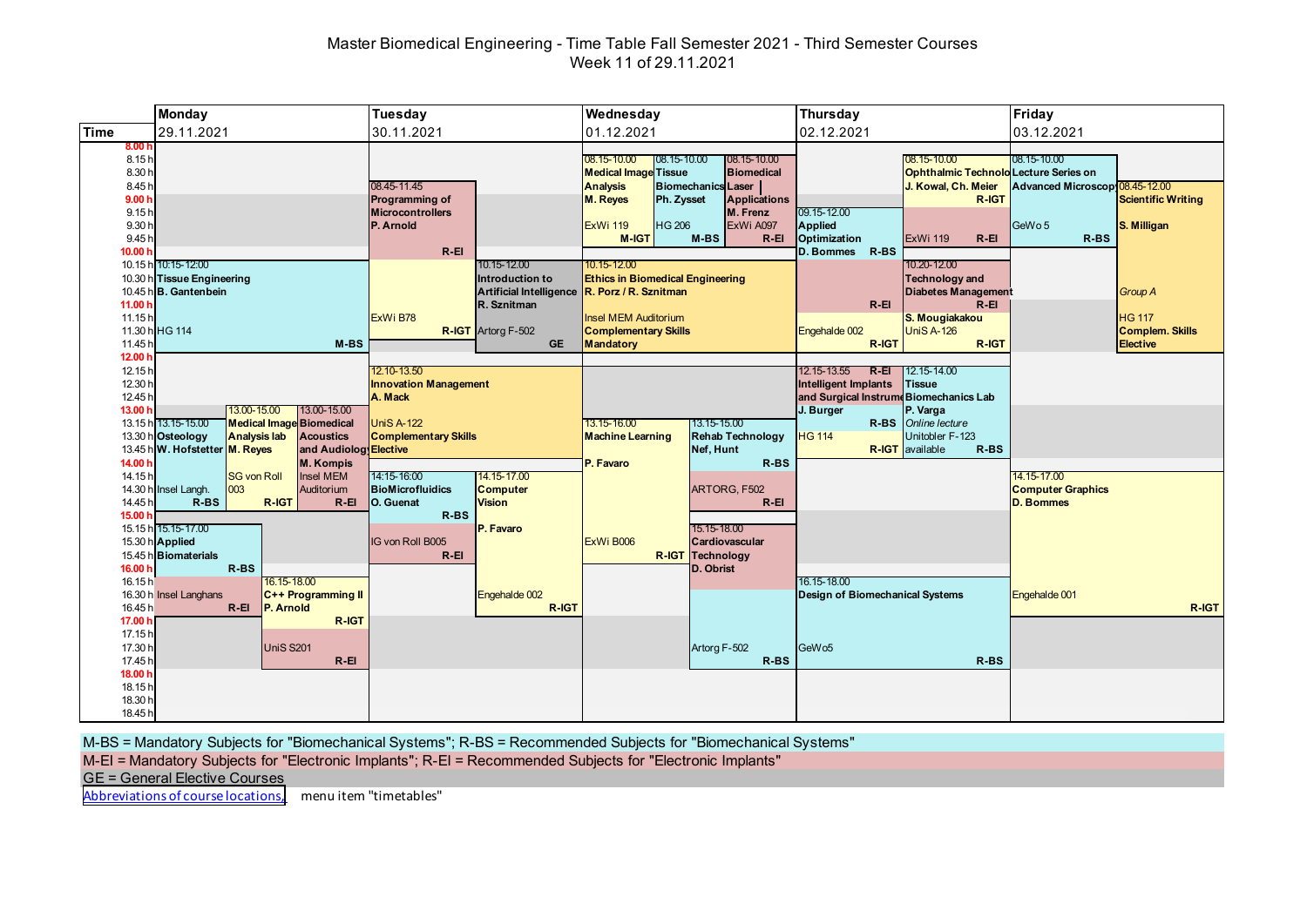# Master Biomedical Engineering - Time Table Fall Semester 2021 - Third Semester Courses Week 12 of 06.12.2021

|                                                              | <b>Monday</b>                                                                                                                                                                     | Tuesday                                                                                                 | Wednesday                                                                                                                                                                                       | Thursday                                                                                                     | Friday                                                                     |
|--------------------------------------------------------------|-----------------------------------------------------------------------------------------------------------------------------------------------------------------------------------|---------------------------------------------------------------------------------------------------------|-------------------------------------------------------------------------------------------------------------------------------------------------------------------------------------------------|--------------------------------------------------------------------------------------------------------------|----------------------------------------------------------------------------|
| <b>Time</b>                                                  | 06.12.2021                                                                                                                                                                        | 07.12.2021                                                                                              | 08.12.2021                                                                                                                                                                                      | 09.12.2021                                                                                                   | 10.12.2021                                                                 |
| 8.00 <sub>h</sub><br>9.00 <sub>h</sub>                       | 8.15 h 08.15-10.00<br>8.30 h Funcional Anatomy Locomotor Apparatus<br>8.45 h C. Fernandez                                                                                         | 08.45-11.45<br>R-BS Programming of                                                                      | 08.15-10.00<br>08.15-10.00<br>08.15-10.00<br><b>Medical Image Tissue</b><br><b>Biomedicalr</b><br><b>Biomechanics Laser</b><br><b>Analysis</b><br>M. Reyes<br>Ph. Zysset<br><b>Applications</b> | 08.15-10.00<br>Ophthalmic Technold Lecture Series on<br>J. Kowal, Ch. Meier<br>R-IGT                         | 08.15-10.00<br>Advanced Microscop 08.45-12.00<br><b>Scientific Writing</b> |
| 9.15 <sub>h</sub><br>10.00 <sub>1</sub>                      | 9.30 h Lecture The Shoulder Girdle<br>9.45 h Anatomie A224<br>R-IGT                                                                                                               | <b>Microcontrollers</b><br>P. Arnold<br>$R-EI$                                                          | M. Frenz<br><b>HG 206</b><br>ExWi A097<br><b>ExWi 119</b><br>M-IGT<br>$M-BS$<br>$R$ -El                                                                                                         | 09.15-12.00<br>Applied<br>Optimization<br><b>ExWi 119</b><br>$R - EI$<br>$R-BS$<br><b>D. Bommes</b>          | GeWo 5<br>S. Milligan<br>R-BS                                              |
| 11.00 <sub>b</sub><br>11.15h                                 | 10.15 h 10:15-12:00<br>10.30 h Tissue Engineering<br>10.45 h B. Gantenbein                                                                                                        | 10.15-12.00<br>Introduction to<br>Artificial Intelligence R. Porz<br>R. Sznitman<br>ExWi B78            | 10.15-12.00<br><b>Ethics in Biomedical Engineering</b><br><b>Insel Dermat</b>                                                                                                                   | 10.20-12.00<br><b>Technology and</b><br><b>Diabetes Management</b><br>$R - EI$<br>$R - EI$<br>S. Mougiakakou | <b>Group B</b><br><b>HG 117</b>                                            |
| 11.45 <sup>h</sup><br>12.00 h                                | 11.30 h HG 114<br>$M-BS$                                                                                                                                                          | <b>R-IGT</b> Artorg F-502<br><b>GE</b>                                                                  | <b>Complementary Skills</b><br><b>Mandatory</b>                                                                                                                                                 | <b>UniS A-126</b><br>Engehalde 002<br>R-IGT<br>R-IGT                                                         | <b>Complem. Skills</b><br><b>Elective</b>                                  |
| 12.15h<br>12.30 h<br>12.45h<br>13.00 h                       | 13.00-15.00<br>13.00-15.00                                                                                                                                                        | 12.10-13.50<br><b>Innovation Management</b><br>A. Mack                                                  |                                                                                                                                                                                                 | 12.15-13.55<br><b>Intelligent Implants</b><br>$M-EI$<br>and Surgical Instruments<br>J. Burger                |                                                                            |
|                                                              | 13.15 h 13.15-15.00<br><b>Medical Image Biomedical</b><br><b>Acoustics</b><br>13.30 h Osteology<br><b>Analysis lab</b><br>13.45 h W. Hofstetter M. Reyes<br>and Audiolog Elective | <b>UniS A-122</b><br><b>Complementary Skills</b>                                                        | 13.15-16.00<br>13.15-15.00<br><b>Rehab Technology</b><br><b>Machine Learning</b><br>Nef. Hunt                                                                                                   | $R-BS$<br><b>HG 114</b><br>$R$ -BS                                                                           |                                                                            |
| 14.00 h<br>14.15h<br>14.45h<br>15.00 h                       | <b>M. Kompis</b><br><b>SG von Roll</b><br><b>Insel MEM</b><br>14.30 h Insel Dermat<br>003<br>Auditorium<br>$R$ -BS<br>R-IGT<br>$R - EI$                                           | 14:15-16:00<br>14.15-17.00<br>BioMicrofluidics<br><b>Computer</b><br>O. Guenat<br><b>Vision</b><br>R-BS | $R$ -BS<br>P. Favaro<br><b>Insel Sahli</b><br>$R - EI$                                                                                                                                          | 14.15-16.00<br>Funcional Anatomy Locomotor Apparatus Computer Graphics<br><b>C.</b> Fernandez<br>$R-BS$      | 14.15-17.00<br>D. Bommes                                                   |
| 16.00 h                                                      | 15.15 h 15.15-17.00<br>15.30 h Applied<br>15.45 h Biomaterials<br>$R$ -BS<br>16.15 h Insel MEM<br>16.15-18.00                                                                     | P. Favaro<br><b>IG von Roll B005</b><br>$R - EI$                                                        | 15.15-18.00<br>ExWi B006<br>Cardiovascular<br><b>R-IGT Technology</b><br>D. Obrist<br>$R - EI$                                                                                                  | <b>Practical the Shoulder Girdle</b><br>R-IGT<br><b>ANA Präpariersaal</b><br>16.15-18.00                     |                                                                            |
| 16.45 h<br>17.00 h<br>17.15 <sub>h</sub>                     | 16.30 h Auditorium<br>C++ Programming II<br>$R - EI$<br>P. Arnold<br>R-IGT                                                                                                        | Engehalde 002<br>R-IGT                                                                                  |                                                                                                                                                                                                 | <b>Design of Biomechanical Systems</b>                                                                       | Engehalde 001<br>R-IGT                                                     |
| 17.30 h<br>17.45 h<br>18.00 h<br>18.15h<br>18.30 h<br>18.45h | <b>UniS S201</b><br>$R - EI$                                                                                                                                                      |                                                                                                         | <b>Insel Sahli</b><br>$R$ -BS                                                                                                                                                                   | GeW <sub>05</sub><br>$R-BS$                                                                                  |                                                                            |

M-BS = Mandatory Subjects for "Biomechanical Systems"; R-BS = Recommended Subjects for "Biomechanical Systems"

M-EI = Mandatory Subjects for "Electronic Implants"; R-EI = Recommended Subjects for "Electronic Implants"

GE = General Elective Courses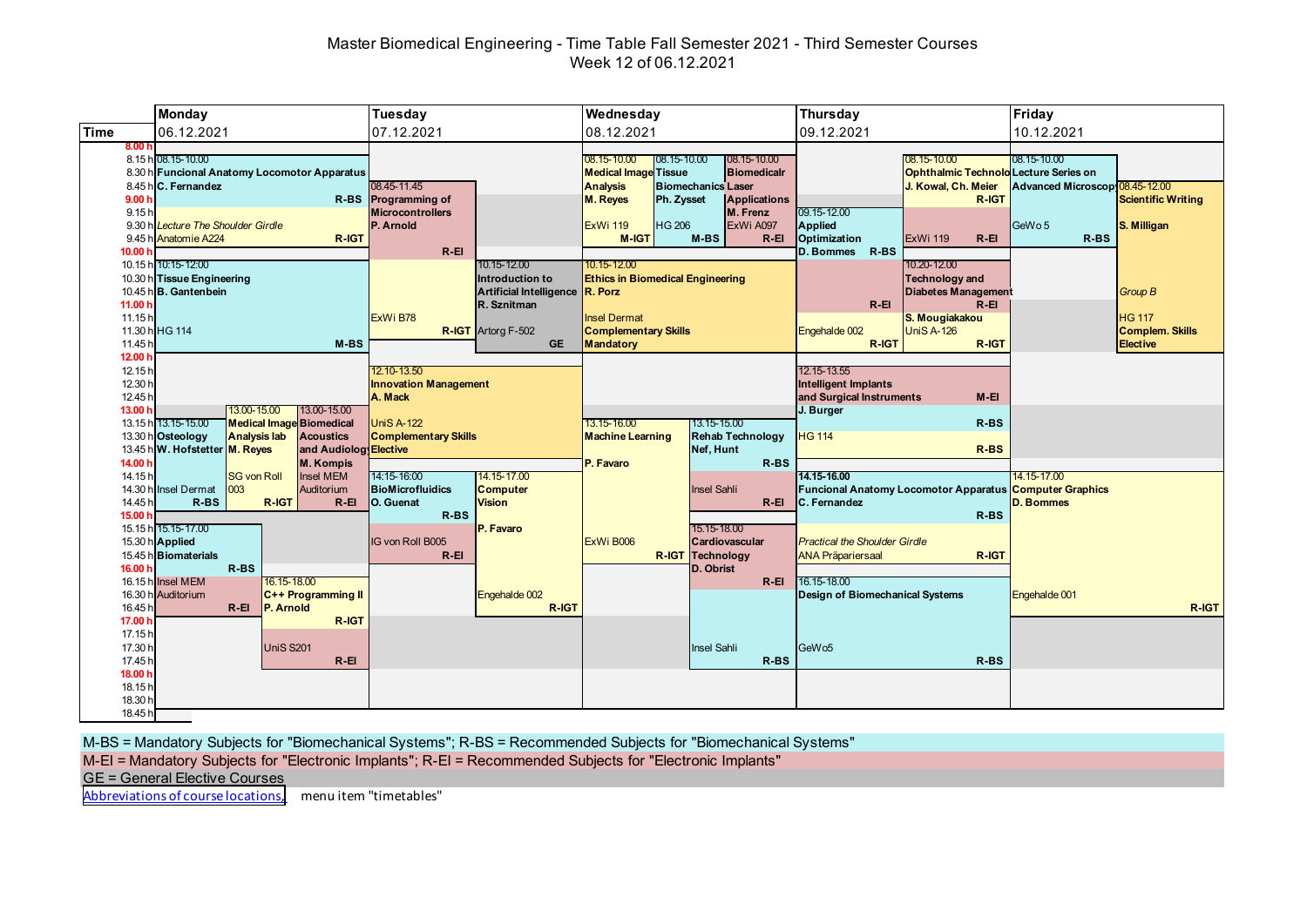# Master Biomedical Engineering - Time Table Fall Semester 2021 - Third Semester Courses Week 13 of 13.12.2021

|                                                                          | <b>Monday</b>                                                                                                                               |                                                         | Tuesday                                                                                                                       |                                                                                                                            | Wednesday                                                                                                                                            |                                                                                                               | Thursday                                                                                                                            |                                                                                                                                                              | Friday                                        |                                                                                                                       |
|--------------------------------------------------------------------------|---------------------------------------------------------------------------------------------------------------------------------------------|---------------------------------------------------------|-------------------------------------------------------------------------------------------------------------------------------|----------------------------------------------------------------------------------------------------------------------------|------------------------------------------------------------------------------------------------------------------------------------------------------|---------------------------------------------------------------------------------------------------------------|-------------------------------------------------------------------------------------------------------------------------------------|--------------------------------------------------------------------------------------------------------------------------------------------------------------|-----------------------------------------------|-----------------------------------------------------------------------------------------------------------------------|
| <b>Time</b>                                                              | 13.12.2021                                                                                                                                  |                                                         | 14.12.2021                                                                                                                    |                                                                                                                            | 15.12.2021                                                                                                                                           |                                                                                                               | 16.12.2021                                                                                                                          |                                                                                                                                                              | 17.12.2021                                    |                                                                                                                       |
| 8.00h<br>9.00h<br>9.15 <sub>h</sub>                                      | 8.15 h 08.15-10.00<br>8.30 h Funcional Anatomy Locomotor Apparatus<br>8.45 h C. Fernandez<br>9.30 h Lecture Elbow. Wrist and Hand           |                                                         | 08.45-11.45<br>R-BS Programming of<br><b>Microcontrollers</b><br>P. Arnold                                                    |                                                                                                                            | $08.15 - 10.00$<br>08.15-10.00<br><b>Medical Image Tissue</b><br><b>Analysis</b><br>M. Reyes<br>Ph. Zysset<br>ok<br><b>HG 206</b><br><b>ExWi 119</b> | 08.15-10.00<br><b>Biomedical</b><br><b>Biomechanics Laser</b><br><b>Applications</b><br>M. Frenz<br>ExWi A097 | 09.15-12.00<br>Applied                                                                                                              | 08.15-10.00<br><b>Ophthalmic Technold Lecture Series on</b><br>J. Kowal, Ch. Meier<br>R-IGT                                                                  | 08.15-10.00<br>Advanced Microscop 08.45-12.00 | <b>Scientific Writing</b><br>S. Milligan                                                                              |
| 10.00 <sub>b</sub><br>11.00 <sub>b</sub><br>11.15h<br>11.45 <sup>h</sup> | 9.45 h Anatomie A224<br>R-IGT<br>10.15 h 10:15-12:00<br>10.30 h Tissue Engineering<br>10.45 h B. Gantenbein<br>11.30 h HG 114<br>$M-BS$     |                                                         | $R-EI$<br>ExWi B78                                                                                                            | 10.15-12.00<br>Introduction to<br>Artificial Intelligence R. Porz<br>R. Sznitman<br><b>R-IGT</b> Artorg F-502<br><b>GE</b> | M-IGT<br>10.15-12.00<br><b>Ethics in Biomedical Engineering</b><br>Insel KiKli<br><b>Complementary Skills</b><br>Mandatory                           | $M-BS$<br>$R - EI$                                                                                            | Optimization<br>R-BS<br>D. Bommes<br>$R$ -El<br>Engehalde 002<br>R-IGT                                                              | <b>ExWi 119</b><br>$R - EI$<br>10.20-12.00<br><b>Technology and</b><br><b>Diabetes Management</b><br>$R$ -El<br>S. Mougiakakou<br><b>UniS A-126</b><br>R-IGT | R-BS                                          | No course. Date<br>kept in reserve to<br>move a lecture<br><b>HG 117</b><br><b>Complem. Skills</b><br><b>Elective</b> |
| 12.00 h<br>12.15 <sub>h</sub><br>12.30 h<br>12.45h<br>13.00 h            | 13.00-15.00<br>13.15 h 13.15-15.00<br><b>Medical Image</b><br>13.30 h Osteology<br><b>Analysis lab</b><br>13.45 h W. Hofstetter<br>M. Reyes |                                                         | 12.10-13.50<br><b>Innovation Management</b><br>A. Mack<br><b>UniS A-122</b><br><b>Complementary Skills</b><br><b>Elective</b> |                                                                                                                            | 13.15-15.00<br>13.15-16.00<br><b>Rehab Technology</b><br><b>Machine Learning</b><br>Nef, Hunt                                                        |                                                                                                               | 12.15-13.55<br><b>Intelligent Implants</b><br>and Surgical Instruments<br>$M-EI$<br>J. Burger<br>$R$ -BS<br><b>HG 114</b><br>$R-BS$ |                                                                                                                                                              |                                               |                                                                                                                       |
| 14.00 h<br>14.15h<br>14.45h<br>15.00 h                                   | 14.30 h Insel Langhans<br>$R$ -BS<br>15.15 h 15.15-17.00<br>15.30 h Applied<br>15.45 h Biomaterials R-BS                                    | SG von Roll 003                                         | 14:15-16:00<br><b>BioMicrofluidics</b><br>R-IGT O. Guenat<br>R-BS<br>IG von Roll B005<br>$R - EI$                             | 14.15-17.00<br><b>Computer</b><br><b>Vision</b><br>P. Favaro                                                               | P. Favaro<br>ExWi B006                                                                                                                               | $R$ -BS<br><b>Insel Dermat</b><br>$R - EI$<br>15.15-18.00<br>Cardiovascular<br><b>R-IGT Technology</b>        | 14.15-16.00<br>C. Fernandez<br><b>Practical Elbow, Wrist and Hand</b><br><b>ANA Präpariersaal</b>                                   | <b>Funcional Anatomy Locomotor Apparatus Computer Graphics</b><br>$R-BS$<br>R-IGT                                                                            | 14.15-17.00<br><b>D. Bommes</b>               |                                                                                                                       |
| 16.00 h<br>16.15 <sub>h</sub><br>16.30h<br>16.45 h<br>17.00 h<br>17.15h  | <b>Insel Dermat</b><br>$R - EI$                                                                                                             | 16.15-18.00<br>C++ Programming II<br>P. Arnold<br>R-IGT |                                                                                                                               | Engehalde 002<br>R-IGT                                                                                                     |                                                                                                                                                      | D. Obrist<br>$R - EI$                                                                                         | 16.15-18.00<br><b>Design of Biomechanical Systems</b>                                                                               |                                                                                                                                                              | Engehalde 001                                 | R-IGT                                                                                                                 |
| 17.30 h<br>17.45h<br>18.00 h<br>18.15h<br>18.30 h<br>18.45h              |                                                                                                                                             | <b>UniS S201</b><br>$R - EI$                            |                                                                                                                               |                                                                                                                            |                                                                                                                                                      | <b>Insel Dermat</b><br>$R$ -BS                                                                                | GeW <sub>05</sub>                                                                                                                   | $R-BS$                                                                                                                                                       |                                               |                                                                                                                       |

M-BS = Mandatory Subjects for "Biomechanical Systems"; R-BS = Recommended Subjects for "Biomechanical Systems"

M-EI = Mandatory Subjects for "Electronic Implants"; R-EI = Recommended Subjects for "Electronic Implants"

GE = General Elective Courses